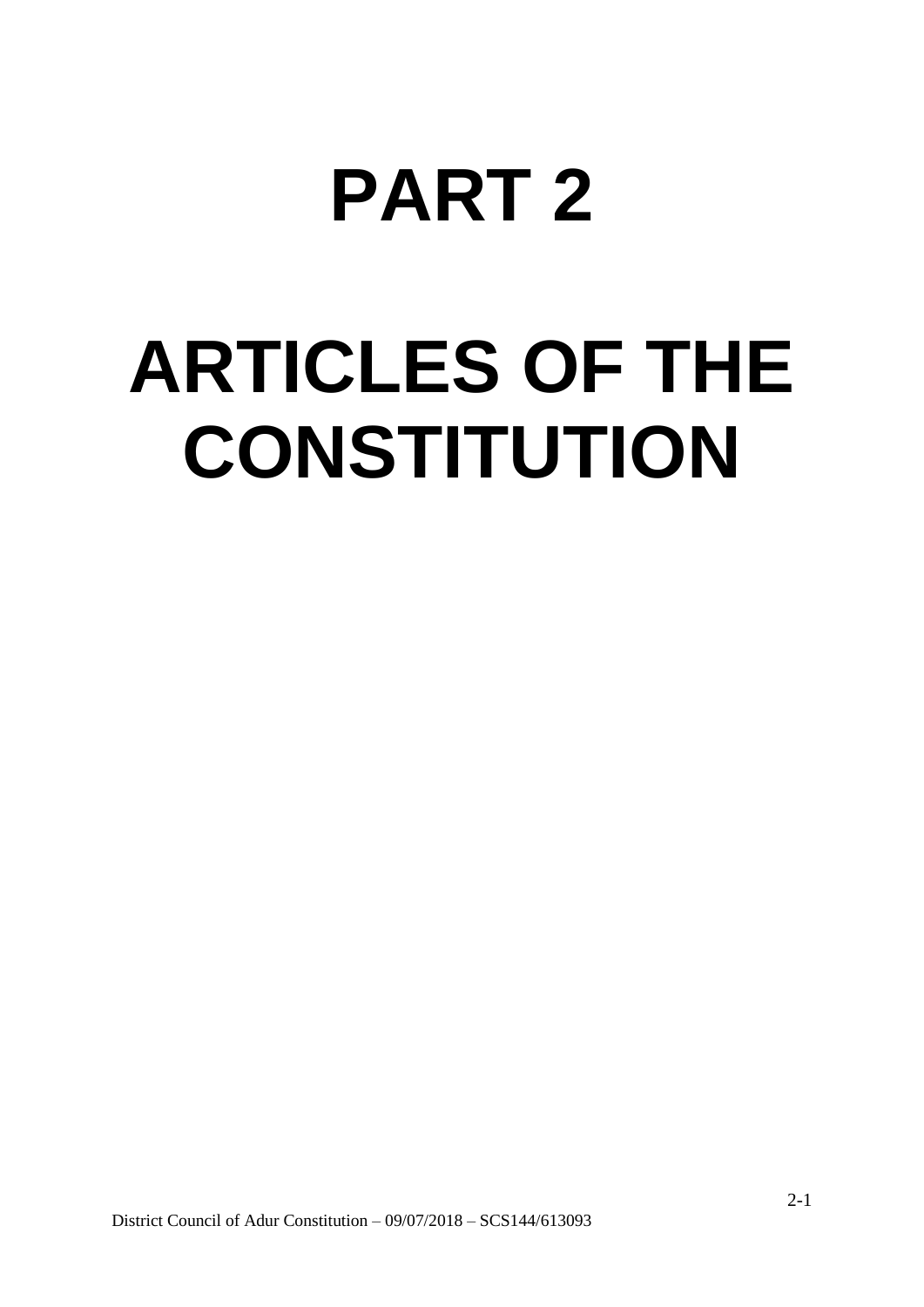## **1.01 Powers of the Council**

The Council will exercise all its powers and duties in accordance with the law and this Constitution. Should there be a conflict between the two, the law will prevail.

## **1.02 The Constitution**

This Constitution, and all its appendices, is the Constitution of the District Council of Adur.

### **1.03 Purpose of the Constitution**

The purpose of the Constitution is to:

- i. enable the Council to provide clear leadership to the community in partnership with citizens, businesses and other organisations
- ii. support the active involvement of citizens and encourage all sections of the District's communities to be involved in the Council's decision-making processes;
- iii. help Elected Members represent their constituents more effectively;
- iv. enable decisions to be taken efficiently and effectively;
- v. create a powerful and effective means of holding decision-makers to public account;
- vi. ensure that no one will review or scrutinise a decision in which they were directly involved;
- vii. ensure that those responsible for decision-making are clearly identified to local people and that they explain the reasons for their decisions;
- viii. provide a means of improving the delivery of services to the community;
- ix. balance speedy and reasoned decision-making with adequate checks and balances;
- x. place high standards of conduct and probity at the centre of decisionmaking.

#### **1.04 Interpretation and Review of the Constitution**

Where the Constitution permits the Council to choose between different courses of action, the Council will always choose that option which it thinks is most appropriate given the purposes stated above.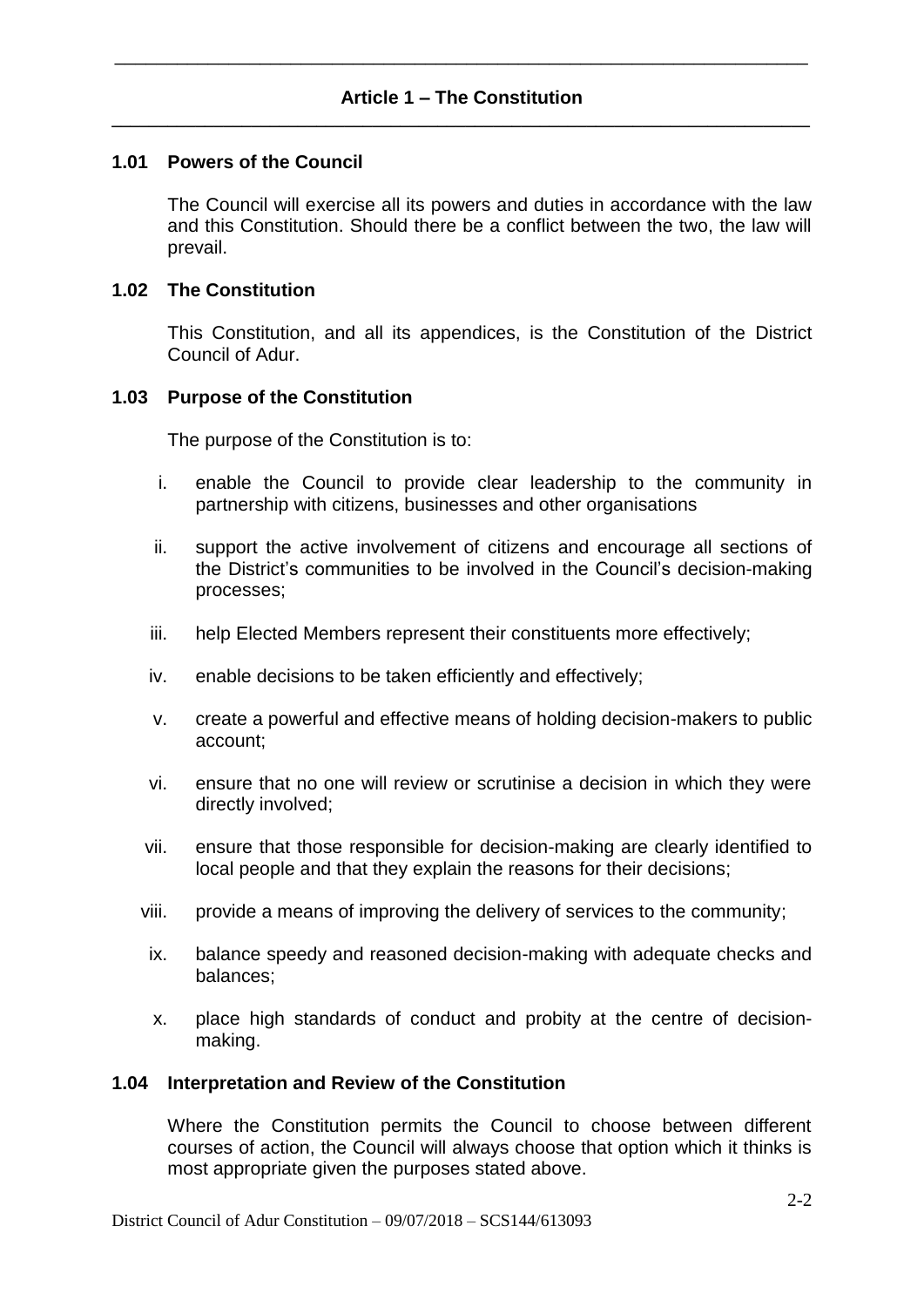The Council will monitor and evaluate the operation of the Constitution as set out in Article 14.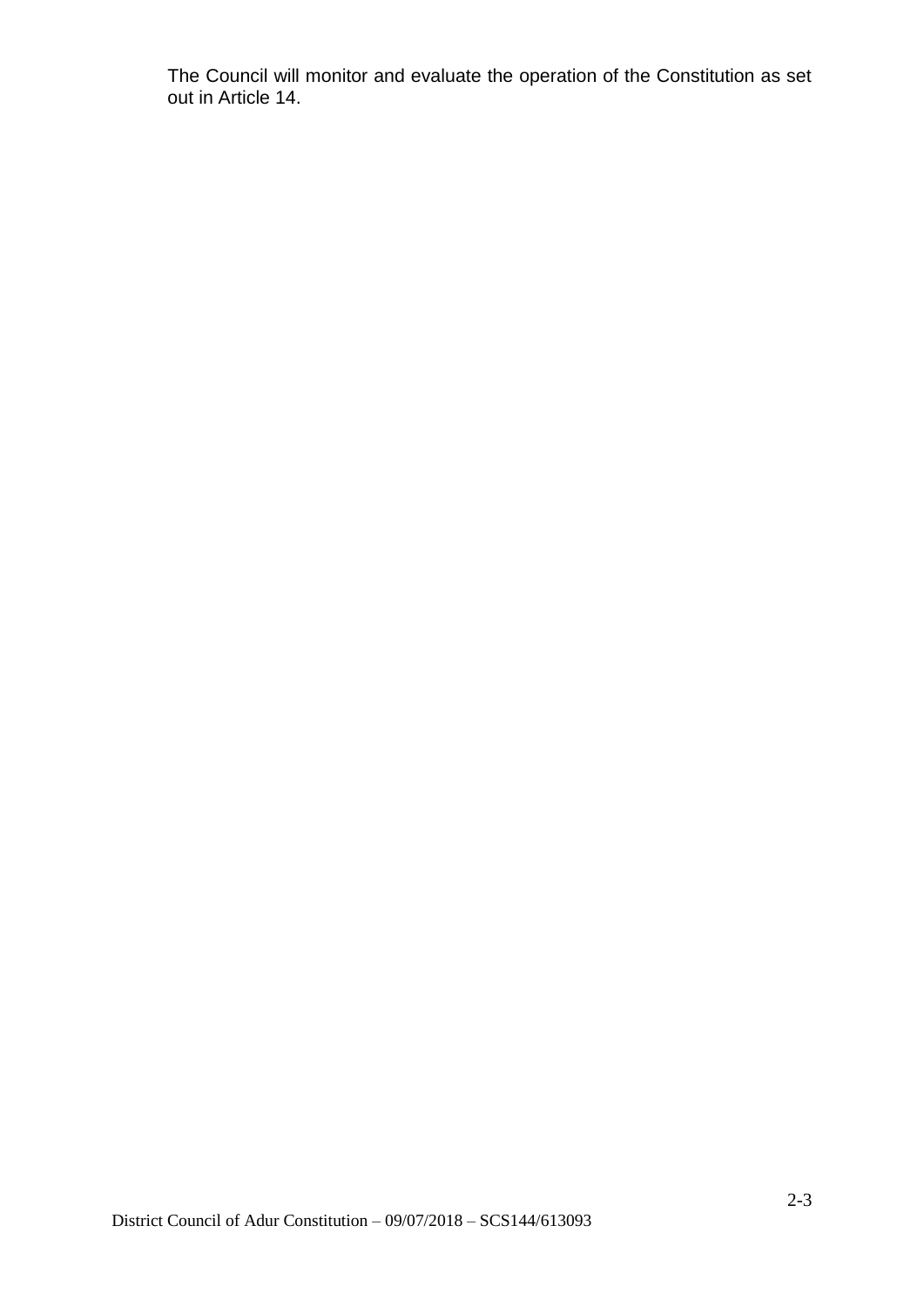## **2.01 Composition**

The Council comprises 29 Members, otherwise called Councillors. Councillors are elected by the voters of the 14 Wards in the District in accordance with a scheme approved by the Secretary of State.

## **2.02 Eligibility**

Only registered voters of the District or those living or working within the District are eligible to hold the office of Councillor. For additional information you should refer to Sections 79 to 81 of the Local Government Act 1972.

### **2.03 Election and Term of Office of Councillors**

The Ordinary Election of a half of all Councillors will be held on the first Thursday in May in every second year, or such date as is determined by legislation. A Councillor's term of office is four years starting on the fourth calendar day after being elected and finishing on the fourth calendar day after the date of the local Election four years later, unless they have been elected at a By-Election, when the term is the remainder of the vacated office they have filled.

### **2.04 Roles and Functions of all Councillors**

On accepting office, all Councillors sign a Statutory Declaration of Acceptance of Office. Acceptance of office provides an implied obligation for an Elected Member to comply with the Council's Constitution.

#### **a) Key Roles**

All Councillors will participate constructively and effectively in the governance of the District and their local area. Councillors will:

- i) Collectively be the ultimate policy-makers and carry out a number of strategic and corporate management functions;
- ii) Represent their communities and bring the views of their communities into the Council's decision-making process (i.e. become the advocate of and for their communities);
- iii) Deal with individual casework and act as an advocate for constituents in resolving particular concerns or grievances;
- iv) Balance different interests identified within their Ward and represent the Ward as a whole;
- v) Be involved in decision-making;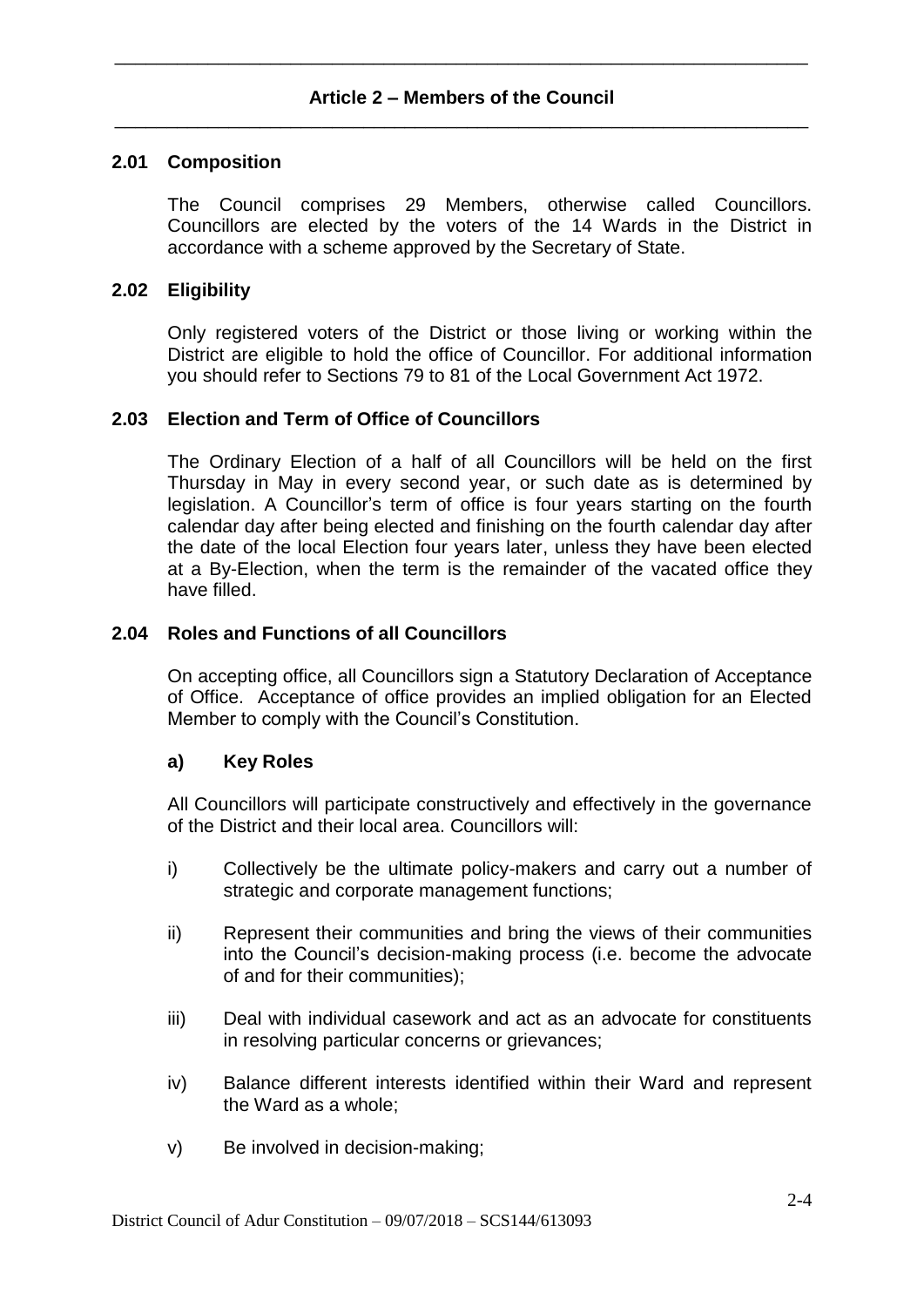- vi) Be available to represent the Council on other bodies; and
- vii) Maintain the highest standards of conduct , ethics and probity.

More specifically, all Councillors will:

- i) Participate constructively in the good governance of the area;
- ii) Develop and maintain a prominent position within the community, which reflects their position as a democratically elected representative of the people within the Ward;
- iii) Contribute actively to the formation and scrutiny of the Council's policies, budget, strategies and service delivery;
- iv) Develop and maintain a sound level of working knowledge of the Council's policies and practices generally and in particular in relation to services, plans and policies affecting Committees to which they are appointed or functions which are delegated to them and to their local area;
- v) Exercise their judgement in the best interests of the Ward for which they were elected, subject to their overriding responsibility to the wider community, and deal with constituents' enquiries and representations;
- vi) Champion the causes which best relate to the interests and sustainability of the community and campaign for the improvement of the quality of life of the community in terms of equity, economy and environment;
- vii) Represent the Council on outside bodies as appointed by the Council or its Executive.

# **b) Key Tasks**

A Councillor's key tasks are to:

- i) Fulfil the statutory requirements of an Elected Member of the Council and the locally determined requirements of the Council itself, including compliance with all relevant codes of conduct and participation in those decisions and activities reserved to the Full Council;
- ii) Participate effectively as a Member of the Executive, any Committee, Sub-Committee or working group to which they are appointed, including related responsibilities for the functions falling within their terms of reference and liaison with other public bodies to promote better understanding and partnership working;
- iii) Participate, where appointed to do so, in the scrutiny or review of services, and their effectiveness in achieving the Council's strategic objectives;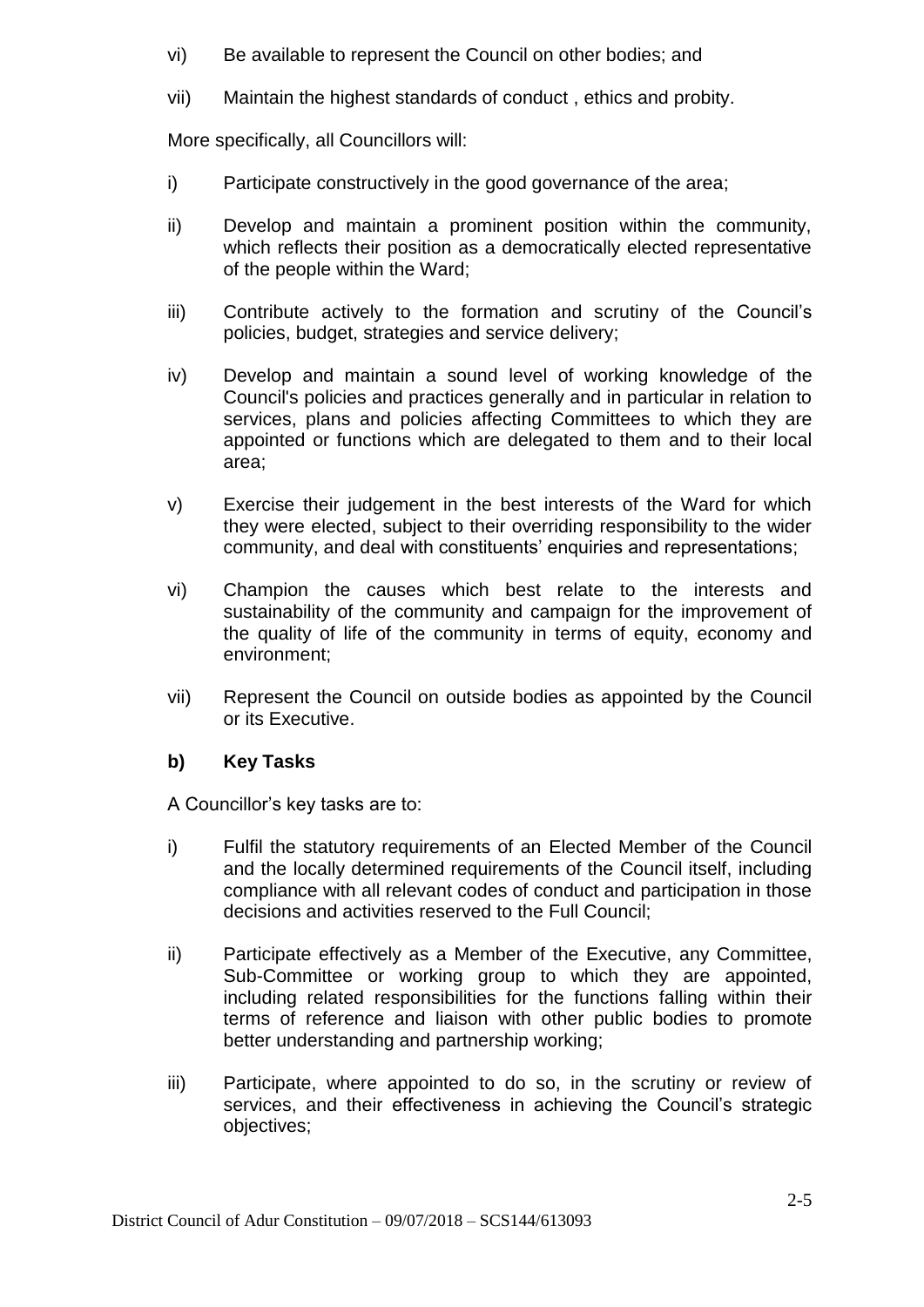- iv) Contribute constructively to open government and democratic renewal and actively encourage local people to participate generally in the governance of the area;
- v) Participate in the activities of any outside body to which they are appointed, providing two-way communication between the Council and the relevant organisations;
- vi) Report to the Council annually on the activities of any outside body to which they are appointed;
- vii) Participate, as appointed, in consultative processes with the community and with other organisations;
- viii) Develop and maintain a working knowledge of the organisations, services, activities and other factors that impact upon the well-being and identity of the District of Adur;
- ix) Develop and maintain good and effective working relationships with the Executive, Chairpersons and Vice-Chairpersons of the Council's Committees and relevant Officers of the Council;
- x) Represent the local community as requested under the procedures for the Community Call for Action (Local Government Act 2007).

## **c) Rights and Duties**

- i) Councillors will have rights of access to such documents, information, land and buildings of the Council as are necessary for the proper discharge of their functions and in accordance with the law;
- ii) Councillors will not make public information which is confidential or exempt without the consent of the Council or divulge information given in confidence to anyone other than a Councillor or Officer entitled to know it;
- iii) For these purposes, "confidential" and "exempt" information are defined in the Access to Information Rules in Part 4 of this Constitution.
- iv) Councillors shall not request to inspect any document or have access to any information relating to any matter in which they have a discloseable pecuniary interest unless they have received a dispensation from the Monitoring Officer.
- v) No Councillor shall have any claim by virtue of their position:
	- a) to enter any land or buildings occupied by the Council to which the public do not have access, or to which Members of the Council do not regularly have access, except with the permission of the Director responsible for the service of the Council for which the land or buildings are occupied, or the Chief Executive;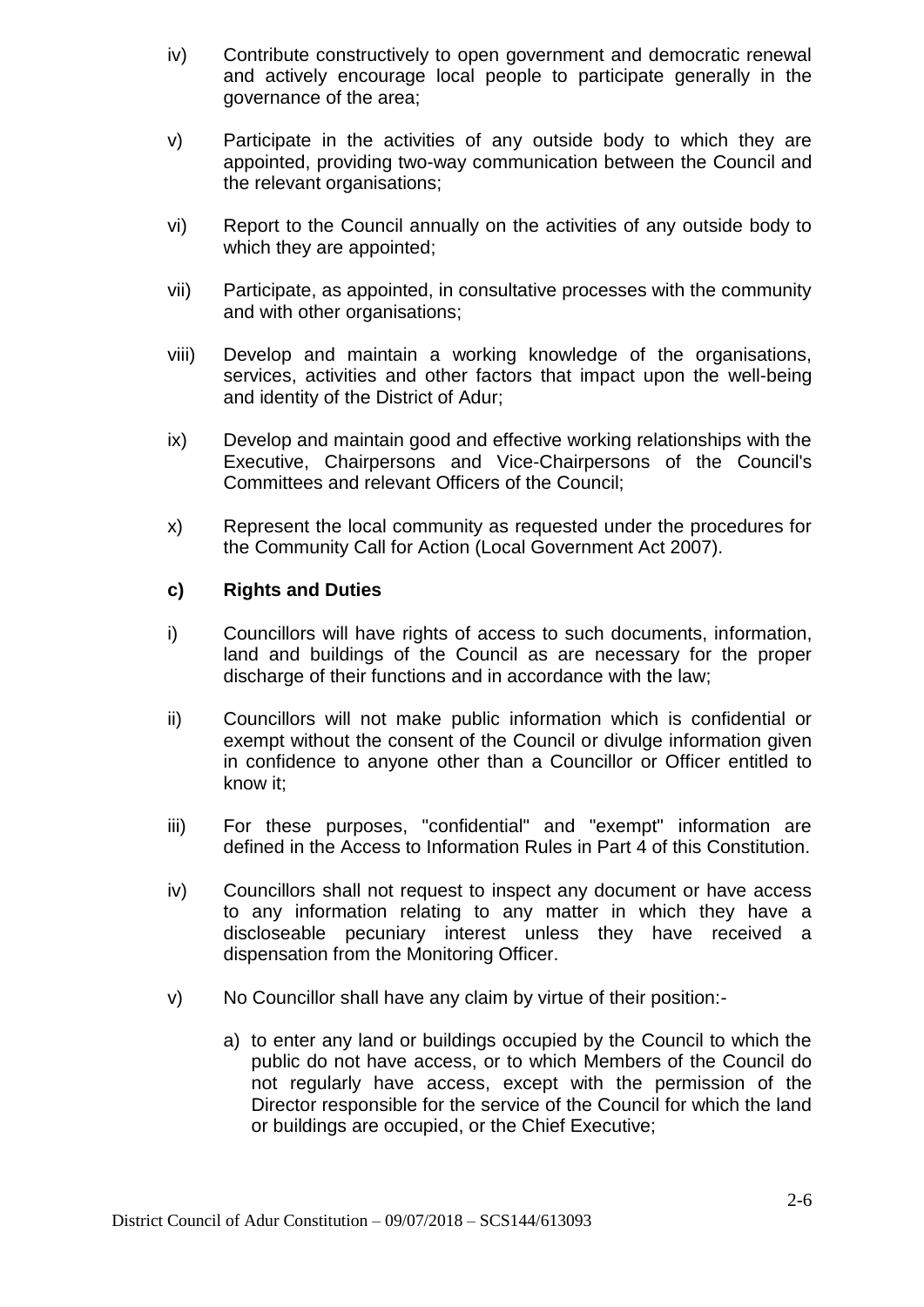b) to exercise any power of the Council to enter or inspect other land or buildings, except where specifically authorised by the Council;

c) to exercise any other powers of the Council.

#### **2.05 Conduct**

Councillors will, at all times, observe the Members' Code of Conduct and the Member/Officer Protocol as set out in Part 5 of this Constitution.

#### **2.06 Allowances**

Councillors will be entitled to receive allowances in accordance with the Members' Allowances Scheme as set out in Part 6 of this Constitution.

#### **2.07 Political Groups**

Councillors may belong to political groups (which are not necessarily the same as political parties). The groups are entitled under the Local Government (Committees and Political Groups) Regulations to nominate Councillors to fill a proportion of the seats on certain Committees of the Council.

Under these Regulations, the membership of most Committees, other than the Executive, broadly reflect the proportion of Councillors who are Members of each political group on the Council.

The main principles are:

- (a) That not all the seats on the Committee are allocated to the same political group;
- (b) That the majority of the seats on the Committee are allocated to a political group if the majority of Councillors on the Council belong to that group;
- (c) Subject to paragraphs (a) and (b) above, the number of seats on each Committee reflects the proportion of Councillors in the various groups.

At meetings of the Full Council, the Executive and Committees, individual Councillors may have regard to the views of their political group on policy matters, provided that they also take into account all other considerations. However, this would not apply to the determination of individual regulatory applications.

#### **2.08 External Representation**

The Council recognises the importance of its relationship with the communities it represents and all those who receive its services in order to provide desired outcomes. It achieves these aims in the following ways: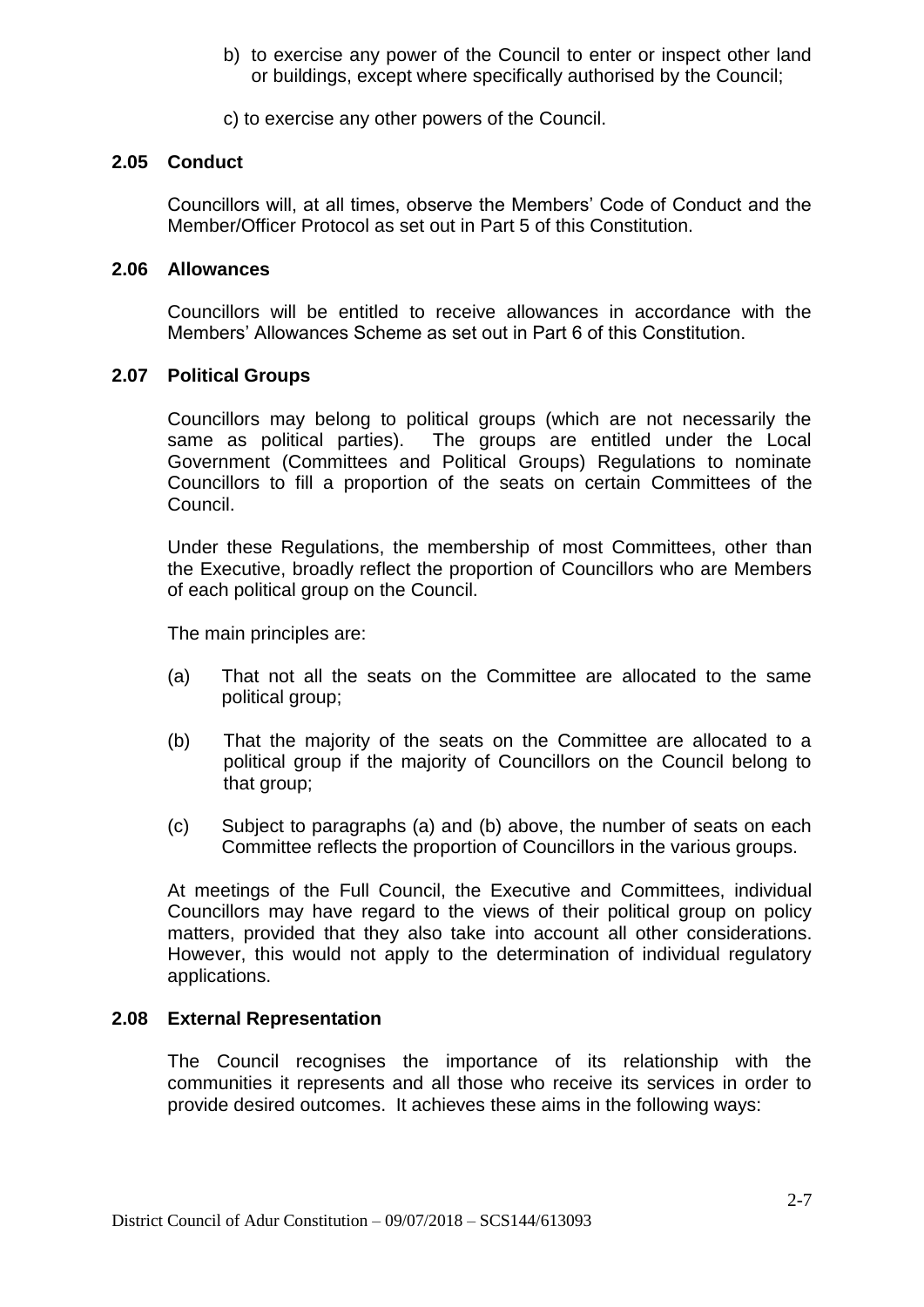- (a) By recognising the opportunity for the public and external bodies to be involved in its business, through its Committee structure and engagement with the community;
- (b) By making appropriate Councillor appointments to other bodies; and
- (c) By ensuring that the Councillor representative role is meaningful and recognises the needs of the electorate.

## **2.09 Indemnity**

The Council shall indemnify each and every Member, co-opted Member and Officer of the Council ("the Beneficiary") on demand from and against all liability for actions, claims, demands, costs, charges and expenses (including legal expenses on an indemnity basis) which may arise out of, or be in consequence of, any action of, or failure to act by, the Beneficiary which is:

- (a) authorised by the Council; or
- (b) forms part of, or arises from, any powers conferred or duties placed upon the Beneficiary as a consequence of any functions being carried on by that Beneficiary

but excluding any action of, or failure to act by, the Beneficiary which constitutes a criminal offence or is the result of fraud, deliberate wrong doing or recklessness.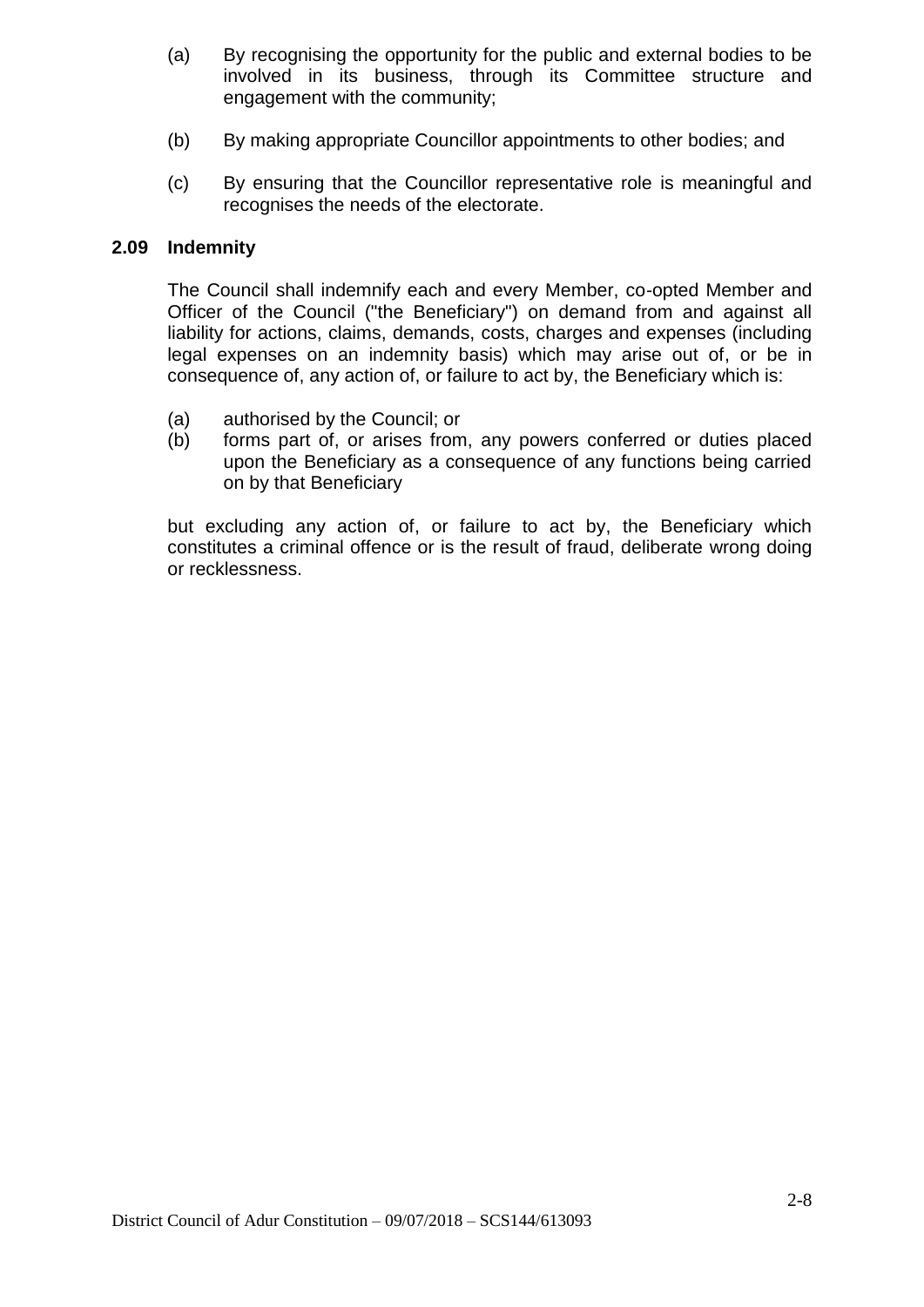## **3.01 Citizens' Rights**

Citizens have the following rights. Their rights to information and to participate are explained in more detail in the Access to Information Procedure Rules in Part 4 of this Constitution.

## **a) Voting and Petitions**

Citizens on the Electoral Roll for the area have the right to;

- i) vote in the election of Councillors;
- ii) sign a petition to request a referendum for an Elected Mayor form of Executive; and
- iii) vote in referenda.

Every year, the Council will publish details of the number of electors required to instigate a referendum for an Elected Mayor form of Executive.

**b)** Anyone who lives, works or studies in the District can sign or organise a petition to request particular action. Petitions will be managed and responded to in accordance with the Council's Petition Scheme set out in Part 4 of the Constitution.

## **c) Information**

Citizens have the right to:

- i) attend meetings of the Full Council, the Executive, Committees and Sub-Committees, except where confidential or exempt information is likely to be disclosed and it is determined that the meeting is held in private;
- ii) find out from the 28 Day Notice of Key and/or Exempt Decisions and the Full Council's website what Key Decisions will be taken by the Full Council, the Executive and Officers and when;
- iii) see reports, background papers, minutes and any records of decisions made by the Full Council, the Executive, Committees and Sub-Committees, except those that are confidential or exempt; and
- iv) see the decisions relating to Executive functions made by Officers, except where confidential or exempt information is likely to be disclosed;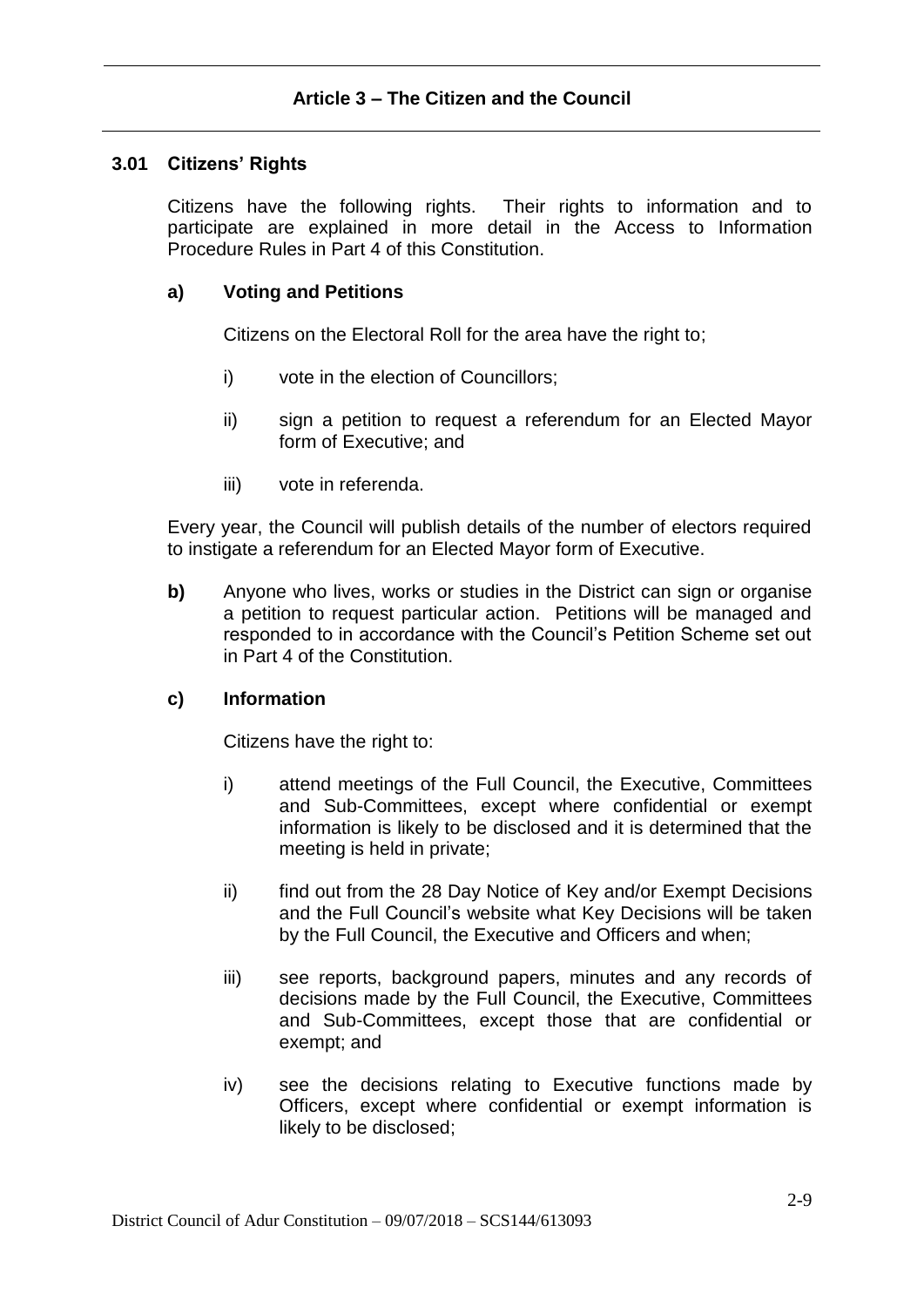v) inspect the Council's accounts and make their views known to the external Auditor (subject to statutory limitations).

## **d) Participation**

Citizens have the right to present petitions to the Council, in accordance with the Petitions Scheme in part 4 of this Constitution.

Citizens may ask questions or address all formal meetings of the Full Council, the Executive and Committees, subject to Council Standing Orders in Part 4 of this Constitution, and can contribute to investigations by the Overview and Scrutiny Committee and the Joint Overview & Scrutiny Committee.

# **e) Complaints**

Citizens have the right to complain to:

- i) the Council itself under its complaints scheme;
- ii) the Local Government Ombudsman or the Housing Ombudsman after using the Council's own complaints scheme;
- iii) the Council's Monitoring Officer about an alleged breach of the Councillors' Code of Conduct (details are set out in Part 5 of this Constitution);
- iv) the Information Commissioner in relation to the Council's actions under the Data Protection Act 1998 and the Freedom of Information Act 2000.

## **3.04 Citizens' Responsibilities**

Citizens have social responsibilities and the Council's Officers and Members have a legitimate expectation to be treated courteously and with respect. Citizens must not be violent, abusive or threatening to Councillors, Co-opted Councillors or Officers and must not wilfully harm things owned by the Council, Councillors or Officers.

Citizens are entitled to attend public meetings of the Full Council, the Executive and Committees, but must comply with the rulings of the Chairperson. They may not disrupt the meeting or cause undue disturbance or they may be removed from the meeting.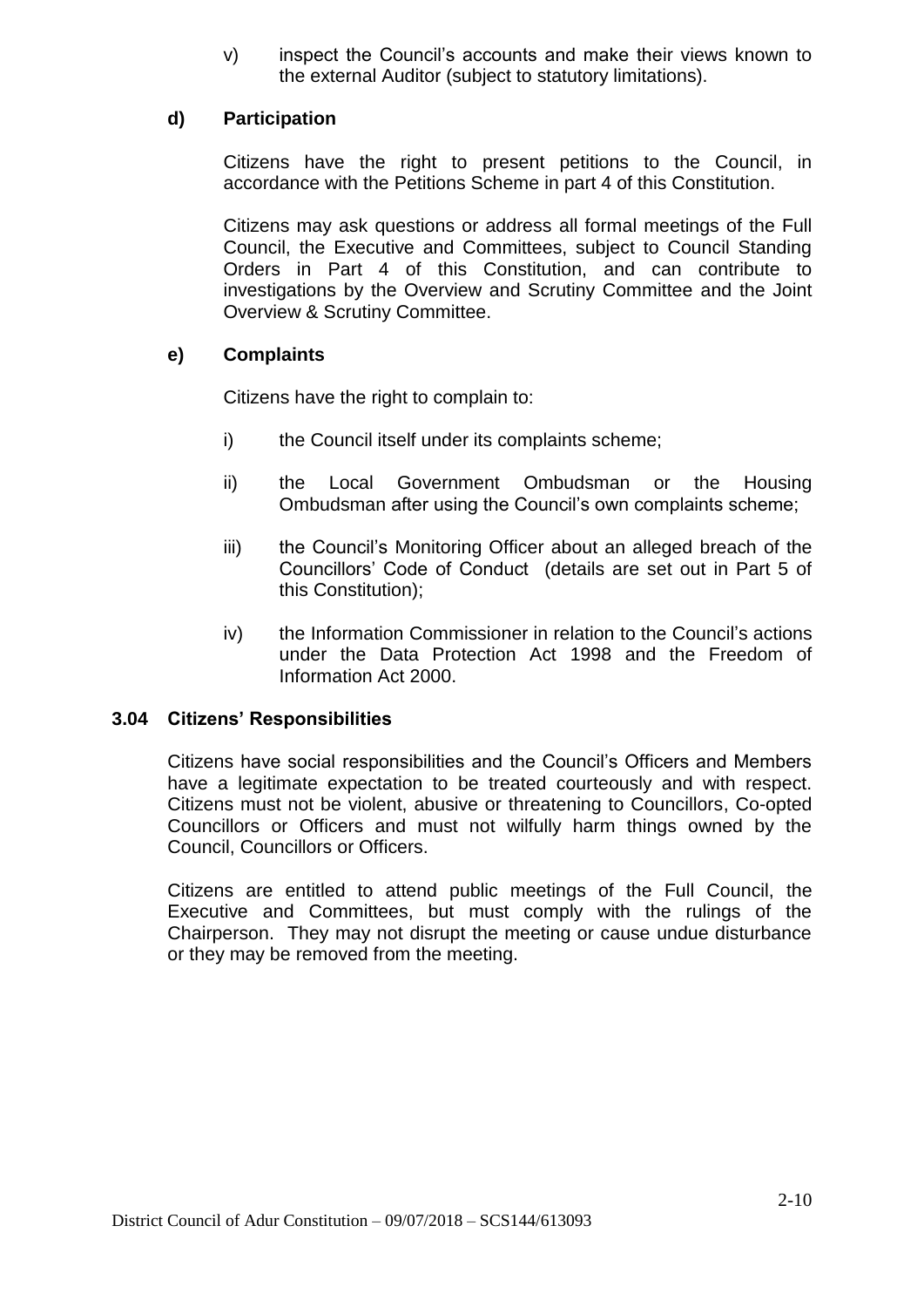# **4.01 The Role of the Full Council**

Full Council is the policy-making body from which the policy framework will be established. Council has responsibility for ensuring that the correct structures are in place for the effective implementation and delivery of its services. Once the structures are agreed and appointments made, the Executive will be delegated the responsibility of policy implementation and effective service delivery. The election of the Leader and the appointment of non-Executive Committees, will be the responsibility of the Full Council.

Each year the Full Council will elect a Chairman, who shall not then be a Member of the Executive or the Overview & Scrutiny Committee.

Each year the Full Council shall appoint a Vice-Chairman who shall not then be a Member of the Executive.

The Full Council shall normally meet six times per year unless a need is identified for any additional meetings.

### **4.02 Meanings**

## a) **Policy Framework**

The Policy Framework includes the following plans and strategies:-

- the Council's vision and its Key Aims and Objectives;
- Treasury Management Strategy Statement and Annual Investment Strategy;
- Revenue Budget Strategy;
- Capital Strategy;
- Medium Term Financial Plan;
- Sustainable Community Strategy;
- Community Safety Strategy:
- plans and strategies which together comprise the Local Development Framework;
- Housing Strategy;
- Parking Strategy;
- Cultural Strategy;
- Climate Change Strategy;
- Coastal Defence Strategy:
- Rivers Arun to Adur Flood and Erosion Management Strategy;
- Economic Development Strategy;
- Health and Safety Enforcement:
- Equality Scheme;
- E-business Strategy;
- the Plan and Policy Strategy, which comprises the Asset Management Plan;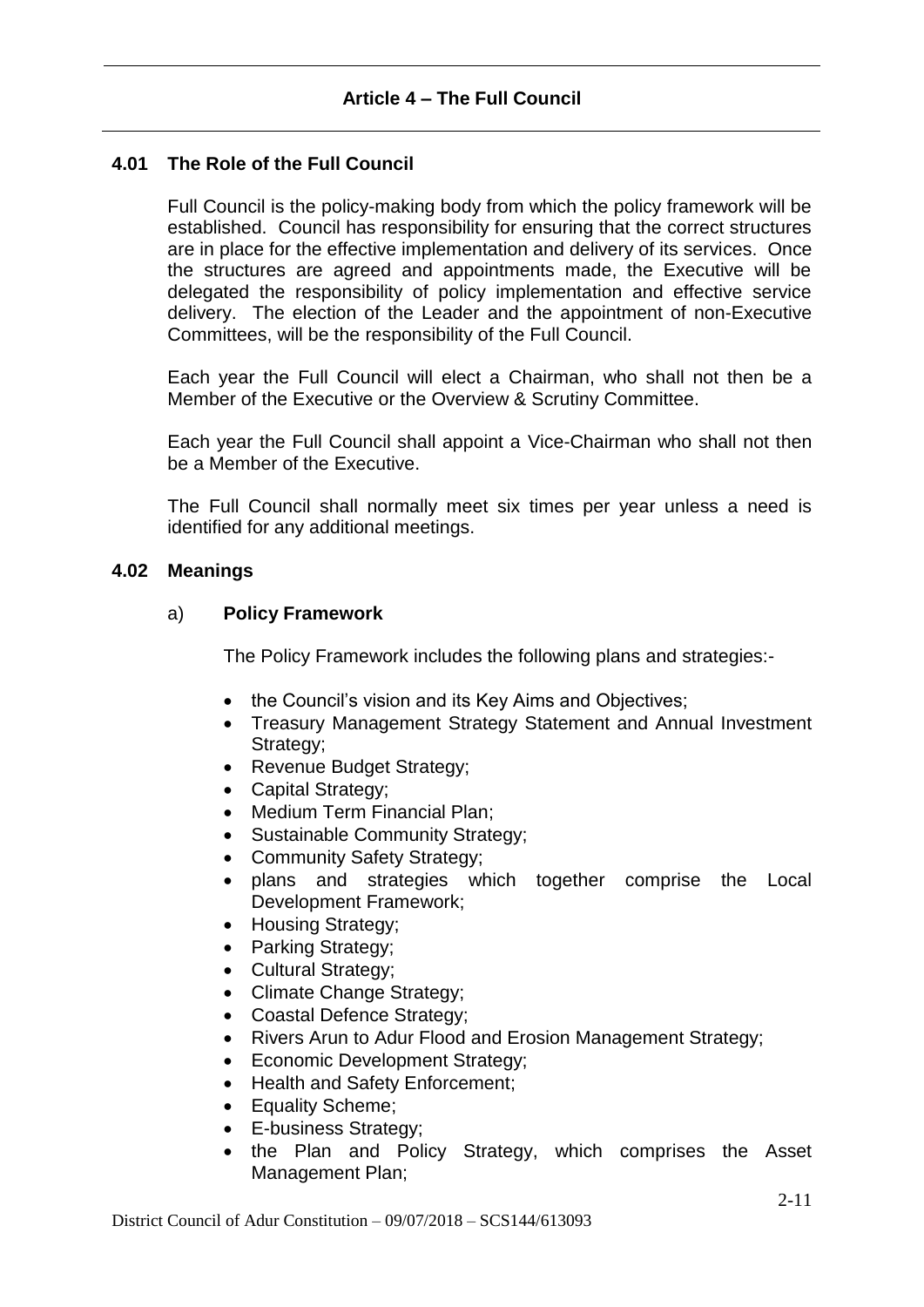- Code of Corporate Governance;
- Procurement Strategy;
- Licensing Policy (2003 Act);
- Gambling Policy: Statement of principles;
- any other plan or strategy (whether statutory or non-statutory) which the Council resolves shall be adopted or approved by it;
- Annual Risk Management Strategy.

## b) **Budget**

The budget includes the allocation of financial resources to different services and projects, proposed contingency funds, the Council Tax base, setting the Council Tax and decisions relating to the control of the Council's borrowing requirements, the control of its capital expenditure and the setting of virement limits.

# **4.03 Functions of the Full Council**

The following functions must not be exercised by the Leader/Executive and, where not otherwise delegated, shall be reserved to the Full Council:

- a) to adopt, amend (apart from changes to Part 3 in relation to Executive functions which will be discharged by the Leader/Executive) or suspend the Constitution, in accordance with the provisions of Article 15;
- b) to make proposals and fulfil any duties to change the Council's Executive arrangements, determine whether a Referendum is required and pass a resolution to make such change;
- c) to approve the Council's budget, as defined in Article 4.02(b) of the Constitution;
- d) to approve, amend, revoke or replace any plan or strategy falling within the Council's policy framework (including any decision required for submission to the Secretary of State);
- e) subject to the urgency procedure contained in the Financial Procedure Rules in Part 4 of this Constitution, to make decisions about any matter in the discharge of an Executive function which is covered by the Financial Procedure Rules or included in the budget, but where the decision-maker is minded to make it in a manner which would be contrary to Financial Procedure Rules or contrary to, or not wholly in accordance with, the budget:
	- where the decision is made under any procedure for the approval of urgent decisions approved by the Council;
	- where departures from the budget:
		- i) are not met from external funding, a contingency or reserve set up for the purpose;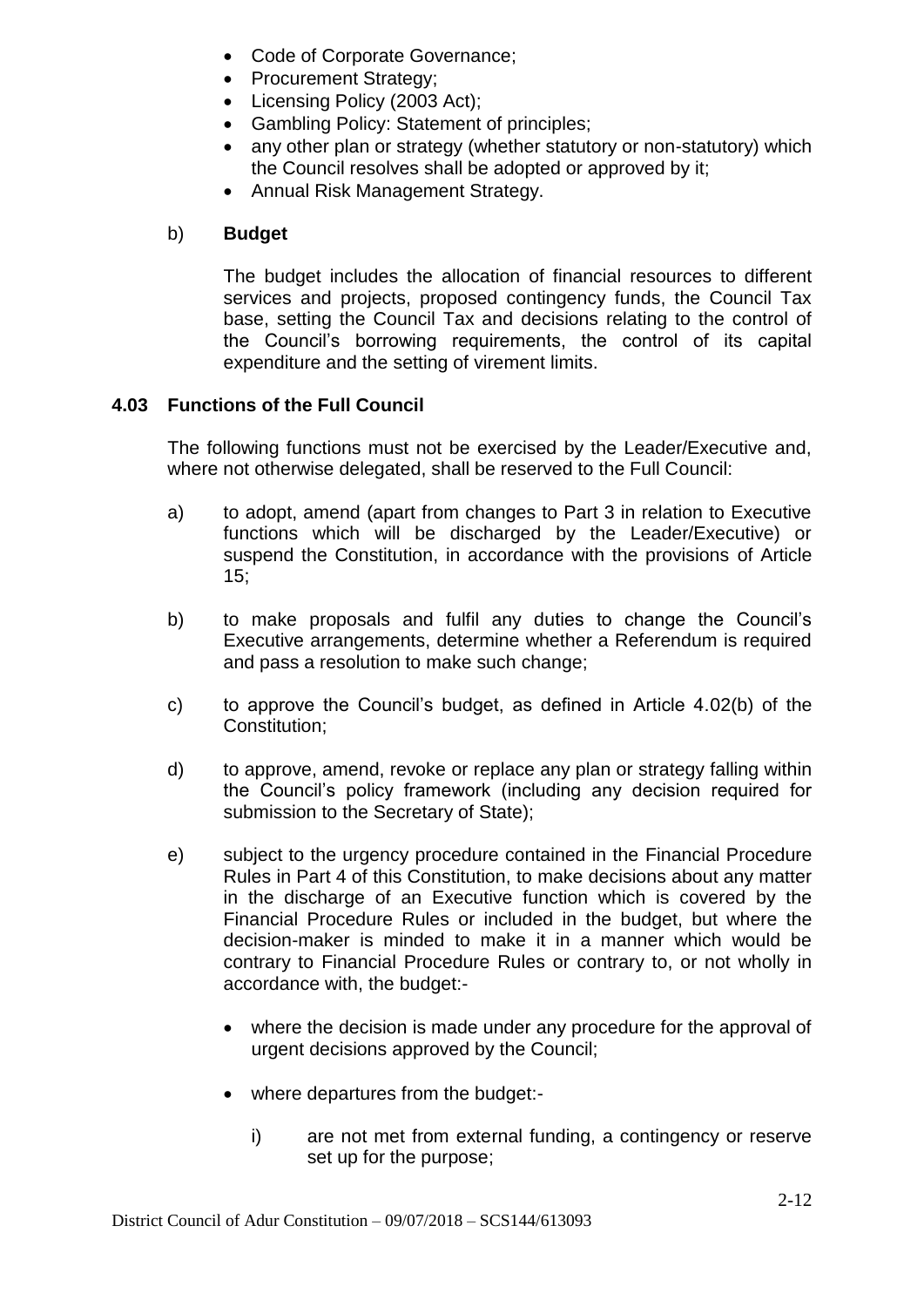- ii) are not met from proven savings elsewhere in the revenue budget and/or exceed £150,000;
- iii) are not met from proven savings in that financial year in the Capital Programme and/or exceed £150,000;
- iv) the new project (whether revenue or capital) is not fully funded by a grant or external contribution already contained in the Council budget and/or the cost of the project exceeds £150,000;
- v) The expenditure has the effect of changing Council policy.
- f) to elect the Chairman and appoint the Deputy Chairman of the Council;
- g) to elect and remove the Leader;
- h) with the exception of the Executive, to appoint and dissolve Committees and determine or amend their Terms of Reference and size;
- i) with the exception of the Executive, to determine the allocation of seats on the Council's Committees, and to make appointments to them;
- j) to appoint representatives to outside bodies unless the appointment is an Executive function or has been delegated by the Full Council;
- k) to approve, amend, revoke or replace the Members' Allowances Scheme and to determine the levels of all allowances payable to Councillors taking into consideration the recommendations of the Council's Joint Independent Remuneration Panel;
- l) to make arrangements in accordance with the Officer Employment Procedure Rules in Part 4 of the Constitution for the appointment of Directors, Statutory Chief Officers, non-statutory Chief Officers, the Monitoring Officer and the Deputy Chief Officers;
- m) to appoint and dismiss the Chief Executive (Head of Paid Service), Chief Finance Officer and Monitoring Officer;
- n) to designate Officers as the Head of Paid Service, Monitoring Officer and Chief Finance Officer;
- o) to appoint Proper Officers as required by statute;
- p) to determine the terms and conditions on which staff hold office, including procedures for their dismissal, unless otherwise delegated;
- q) to make, amend, revoke, re-enact or enforce bylaws (other than those relating to taxis and private hire vehicles);
- r) to promote or oppose local or personal Bills;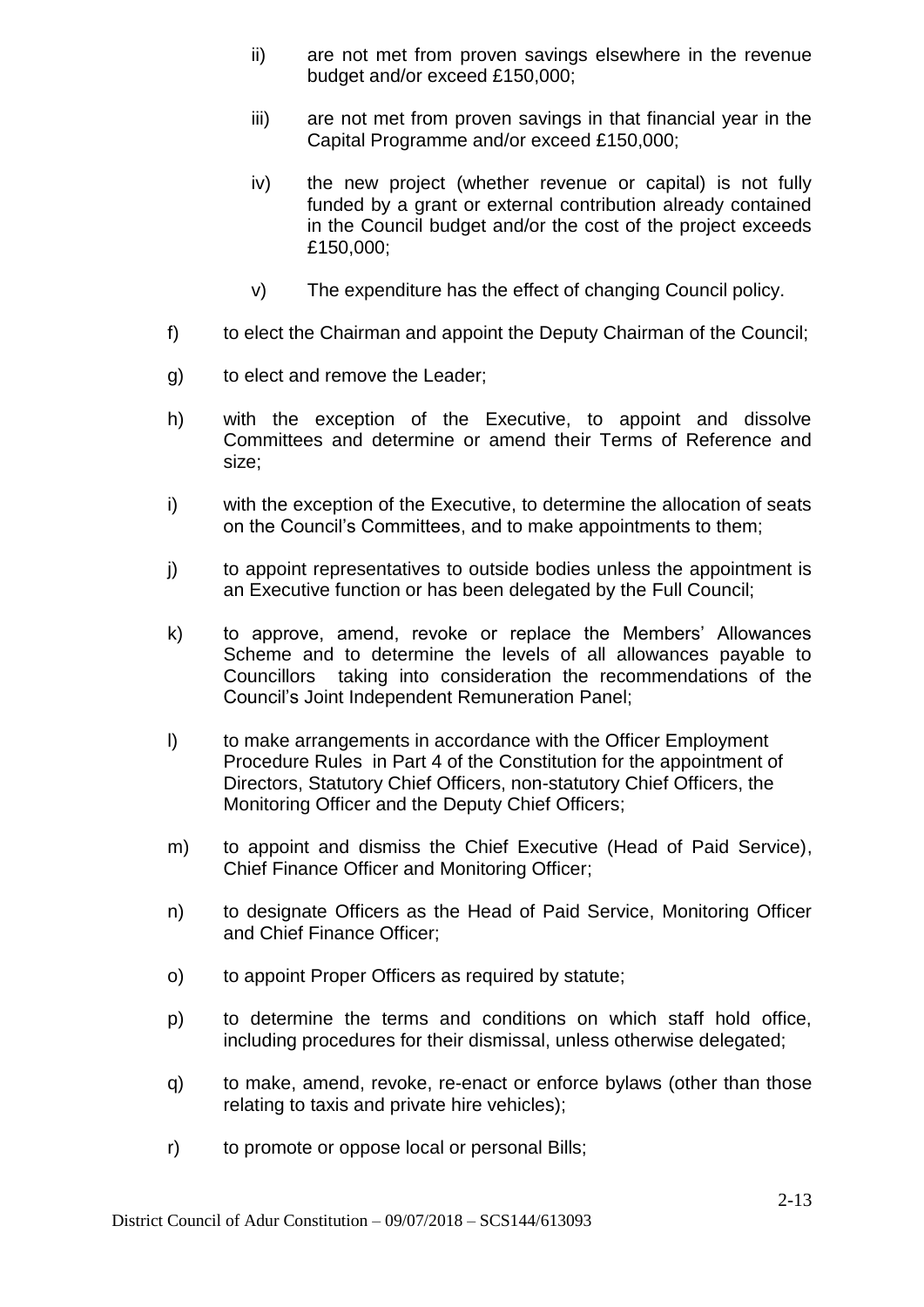- s) to exercise such local choice functions as may be set out in Part 3 of this Constitution which the Full Council decides should be undertaken by itself, rather than by the Executive or any Committee or Officer;
- t) to exercise the Council's functions in relation to elections and electoral registration including the appointment of the Electoral Registration Officer and the Returning Officer for Local Government Elections;
- u) to adopt, revise or replace the Code of Conduct for Councillors and Coopted Members and arrange for dealing with allegations of misconduct;
- v) to approve the public consultation in accordance with Part 6 of the Town and Country Planning (Local Planning) (England) Regulations 2012 any draft proposals relating to a development plan document;
- w) to make all necessary arrangements for the discharge of non-Executive functions through joint arrangements, including the establishment of Joint Committees, Area Committees or delegation to another Local Authority;
- x) to authorise the contracting out of non-Executive functions to another body;
- y) to accept any delegation of functions from another Local Authority (in relation to both Executive and non-Executive functions);
- z) to exercise the Council's functions in relation to community governance arrangements, including those relating to Parishes and Parish Councils, and to determine any matters relating to the name and status of areas;
- aa) to make an Order identifying a place as a designated public place for the purposes of Police powers in relation to alcohol consumption and designating a locality as an alcohol disorder zone, unless otherwise delegated;
- bb) to resolve not to issue casino premises licences;
- cc) to determine policy in respect of the licensing of Hackney Carriages and Private Hire Vehicles and review such policy upon the recommendation of the Licensing Committee;
- dd) to authorise Co-opted Members to vote at meetings of Scrutiny Committees in accordance with a scheme approved by the Council;
- ee) to determine matters relating to the failure of a Councillor to attend meetings for a period of six months;
- ff) to determine all other matters which, by law, must be reserved to the Council or which have not been delegated to any Committee or Officer;
- gg) to approve the Schedule of Ordinary Council Meetings for the forthcoming year;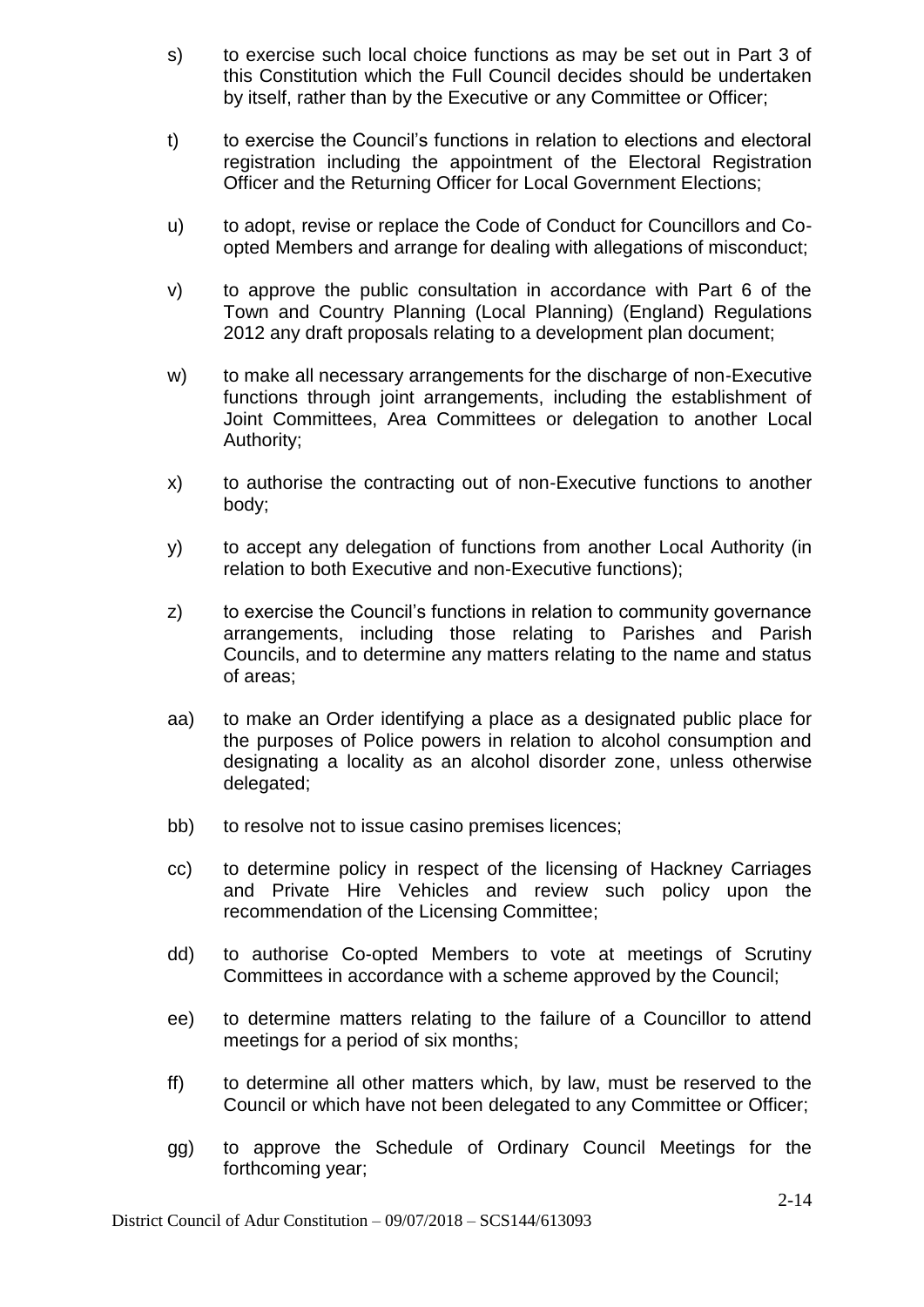hh) to make appointments to various Independent Person roles; as required by statute.

## **4.04 Full Council Meetings**

There are four types of Full Council Meeting:

- a) the Annual Meeting;
- b) Ordinary Meetings;
- c) Extraordinary Meetings;
- d) Special Meetings;

and they will be conducted in accordance with the Council Standing Orders in Part 4 of this Constitution.

## **4.05 Responsibility for Functions**

The Full Council will determine the responsibilities for the Council's functions which are not the responsibility of the Executive. Details are set out in Part 3 of this Constitution.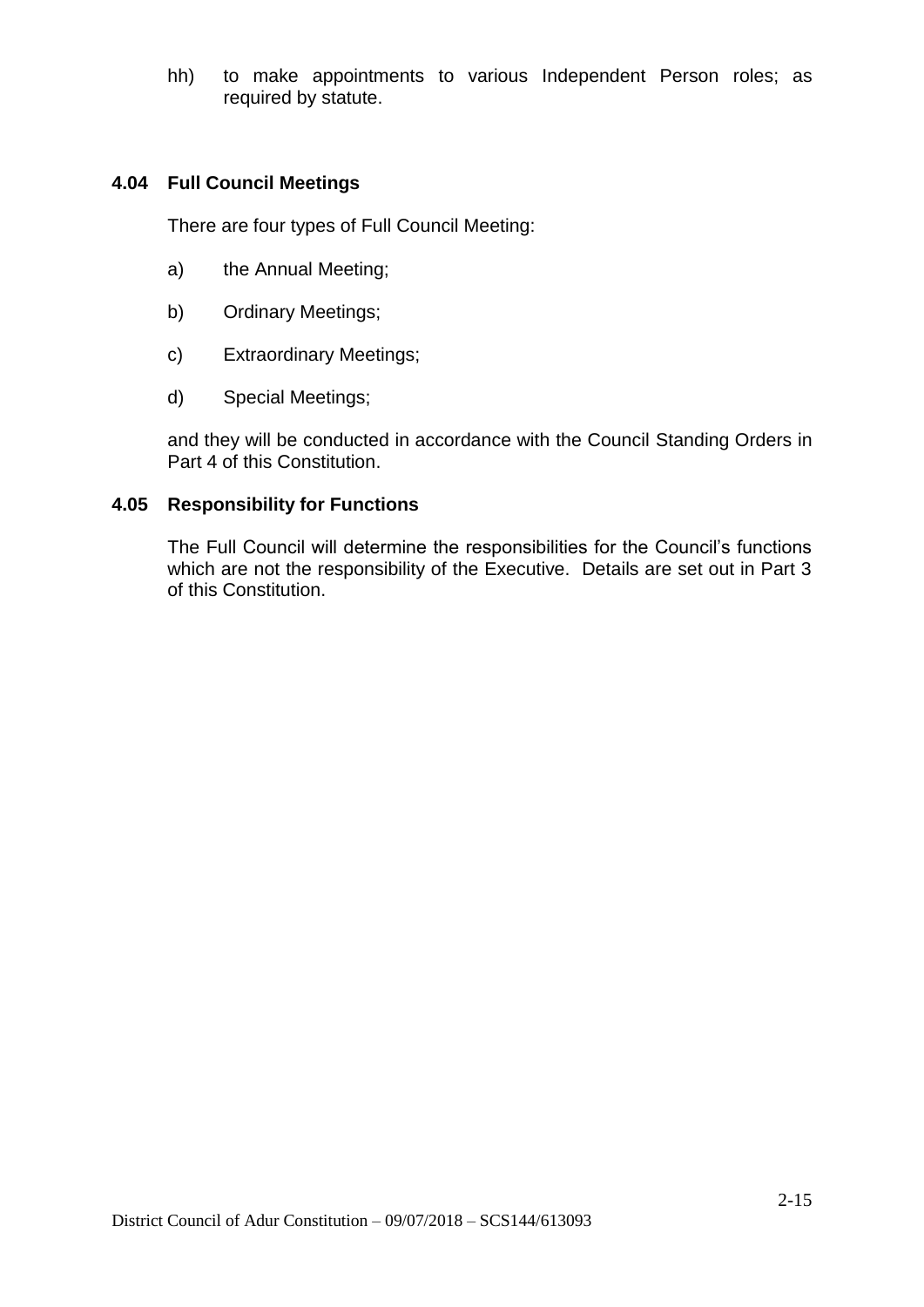## **Article 5 – Chairing the Council** \_\_\_\_\_\_\_\_\_\_\_\_\_\_\_\_\_\_\_\_\_\_\_\_\_\_\_\_\_\_\_\_\_\_\_\_\_\_\_\_\_\_\_\_\_\_\_\_\_\_\_\_\_\_\_\_\_\_\_\_\_\_\_\_\_\_\_\_\_\_\_\_\_\_\_

\_\_\_\_\_\_\_\_\_\_\_\_\_\_\_\_\_\_\_\_\_\_\_\_\_\_\_\_\_\_\_\_\_\_\_\_\_\_\_\_\_\_\_\_\_\_\_\_\_\_\_\_\_\_\_\_\_\_\_\_\_\_\_\_\_\_\_

#### **5.01 Role and Function of the Chairman**

The Chairman will be elected by Council annually.

The Chairman, and in his/her absence, the Deputy Chairman will have the following roles, functions and responsibilities:

- a) Chairing meetings of Full Council
	- i) to uphold and promote the purposes of the Constitution, and to interpret the Constitution when necessary, having taken advice from the Solicitor to the Council;
	- ii) to preside over meetings of the Full Council so that its business can be carried out efficiently and with regard to the rights of Councillors and the interests of the community;
	- iii) to ensure that the Full Council meeting is a forum for the debate of matters of concern to the local community and the place at which Members who are not on the Executive or do not hold Committee Chairs are able to hold the Executive and Committee Chairmen to account;
	- iv) to promote public involvement in the Council's activities; and
	- v) to be the conscience of the Council.
- b) Civic and Ceremonial Role

The Chairman shall be the First Citizen of the District of Adur and shall have the following civic responsibilities:

- i) to attend such civic and ceremonial functions as the Council and the Chairman may determine generally or in appropriate cases;
- ii) to promote the Council as a whole and act as a focal point for the community;
- iii) to host functions in order to promote the Council and its interests.
- c) Generally:

The Chairman may promote a Chairman's Charity Appeal for the charity or charities of their choice during their term of office and will make external arrangements for provision of all the support necessary in relation to their involvement with, or support of, that charity appeal.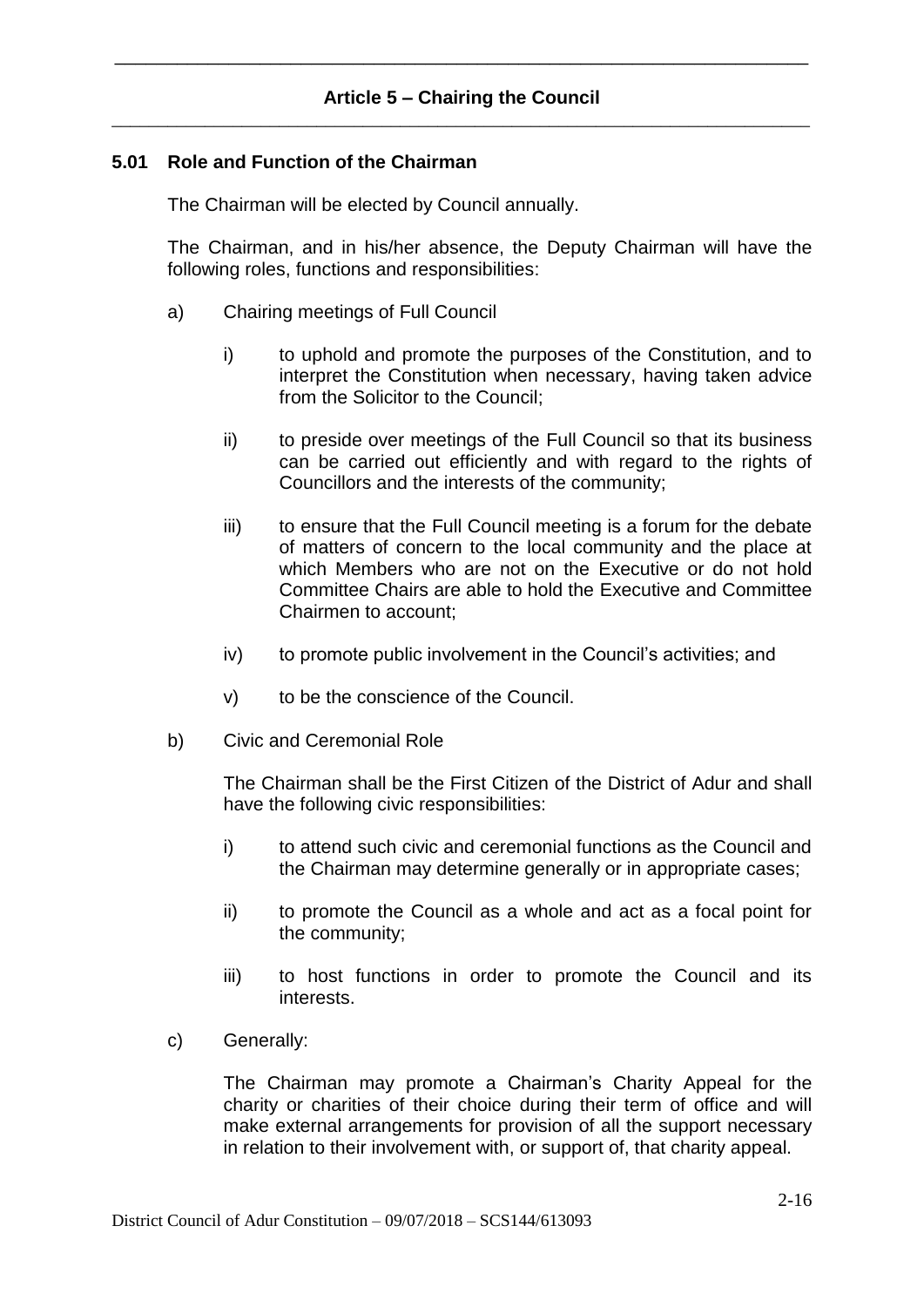## **6.01 Introduction**

- a) Overview and Scrutiny is an important element of the Council's Constitution. The Overview and Scrutiny Committee, Joint Overview and Scrutiny Committee, Sub-Committees and/or panels which may be established from time to time to carry out overview and scrutiny represent powerful public forums through which Councillors can monitor the implementation of the Council's policies and the quality of its services; make recommendations on the discharge of the Council's functions and/or other matters affecting the Disrtict of Adur and hold the Executive to account for their decisions and actions;
- b) Overview and Scrutiny is concerned with the overall wellbeing of the District and all factors affecting this, including not only Council services but those of other agencies and other matters. Overview and Scrutiny is an important mechanism for community Councillors to represent their Wards and are a focus for stakeholder and community involvement;
- c) This Article outlines the basic elements of the Overview and Scrutiny function. It should be read in conjunction with the Overview and Scrutiny Procedure Rules, which appear at Part 4 of the Constitution and provide a more detailed framework for the operation of Overview and Scrutiny.
- **6.02** The Council has appointed an Overview and Scrutiny Committee and jointly with the Borough Council of Worthing, a Joint Overview and Scrutiny Committee to discharge the functions conferred by Section 21 of the Local Government Act 2000 and regulations under Section 32 of the Local Government Act 2000.

#### **6.03 General Role**

Within their Terms of Reference, the Overview and Scrutiny Committee and the Joint Overview and Scrutiny Committee may:

- i) review and/or scrutinise decisions made or actions taken in connection with the discharge of any of the Council's functions;
- ii) make reports and/or recommendations to the Full Council, the Executive or any Committee in connection with the discharge of any functions;
- iii) consider and make reports or recommendations to the Full Council, the Executive or a Committee on any matters affecting the Council's area or its inhabitants; and
- iv) exercise the right, following a call-in, to ask for reconsideration of decisions made but not yet implemented by the Executive.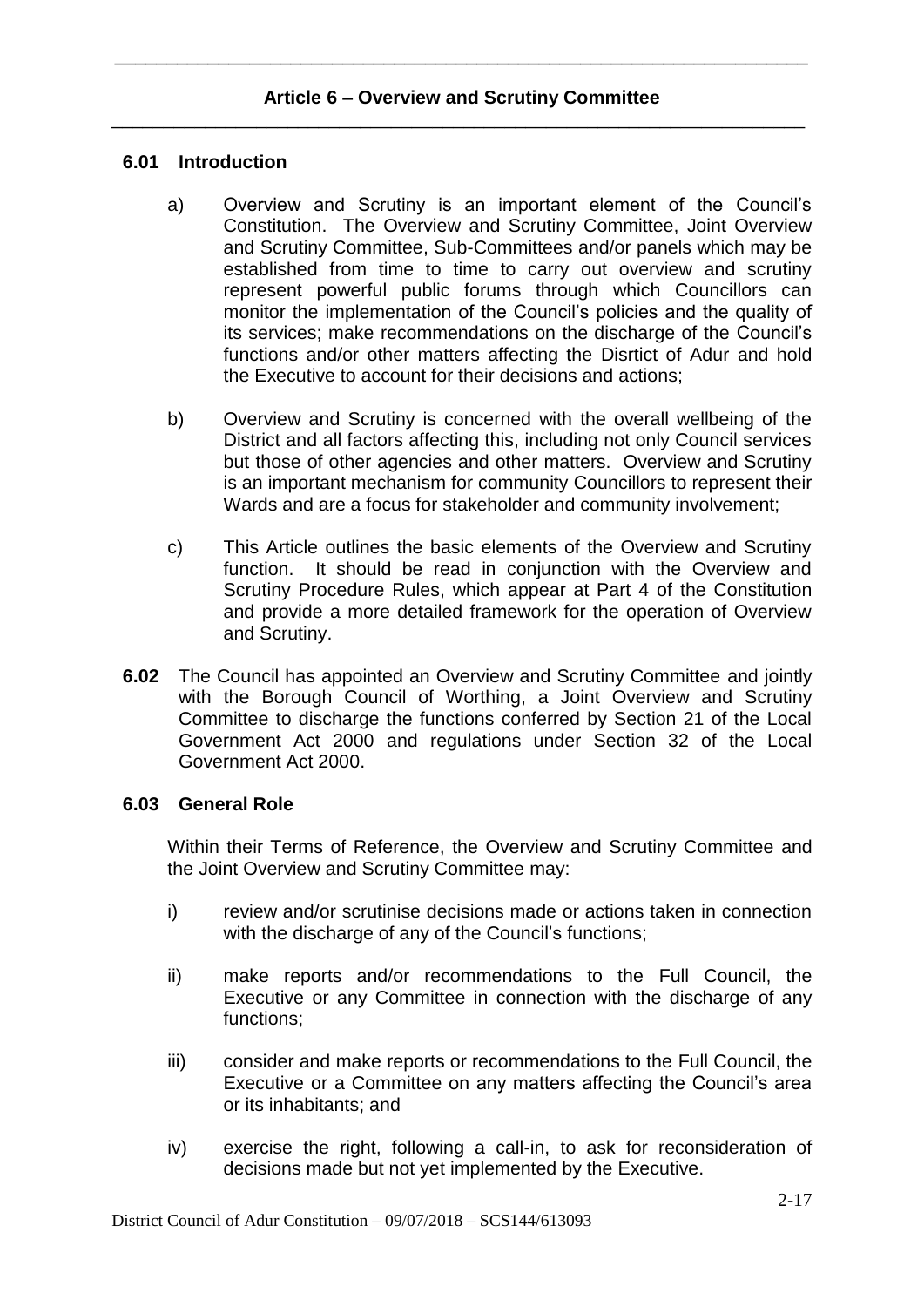The Overview and Scrutiny Committee has 8 Members appointed by the Council and its membership will reflect the political balance on the Council.

The Joint Overview and Scrutiny Committee has 16 Members. The Council appoints 8 Members and the Borough Council of Worthing appoints 8 Members.

## **6.04 Co-opted Members**

The Overview and Scrutiny Committee and the Joint Overview and Scrutiny Committee, their Sub Committees or Working Groups, may, from time to time, co-opt up to two non-voting Members to assist them with a particular matter. A co-opted Member may not sit as a Co-opted Member on both an Executive and a Scrutiny Committee when considering the same matter.

Where the matter relates to the Adur Housing Revenue Account, terms and conditions of tenancies or leaseholds, leasehold service charges and any other matter directly affecting housing tenants or leaseholders which do not have a general effect on other residents, the Adur Consultative Forum appointed co-optee shall be co-opted onto the Committee, Sub-Committee, or Working Group.

### **6.05 Specific Functions**

### a) **Policy development and review**

The Overview and Scrutiny Committee and the Joint Overview and Scrutiny Committee may:

- i) assist the Council and the Executive on all issues, including the development of new policies and the review of existing policies and services;
- ii) assist the Council and the Executive in the development of its budget and policy framework by in-depth analysis of policy issues;
- iii) conduct research, community and other consultation in the analysis of policy issues and possible options;
- iv) consider all performance, resources and corporate governance issues;
- v) question Members of the Executive about their views on issues and proposals affecting the area; and appoint Panels to assist it with its work;
- vi) set and monitor the annual scrutiny work programme.

#### b) **Scrutiny**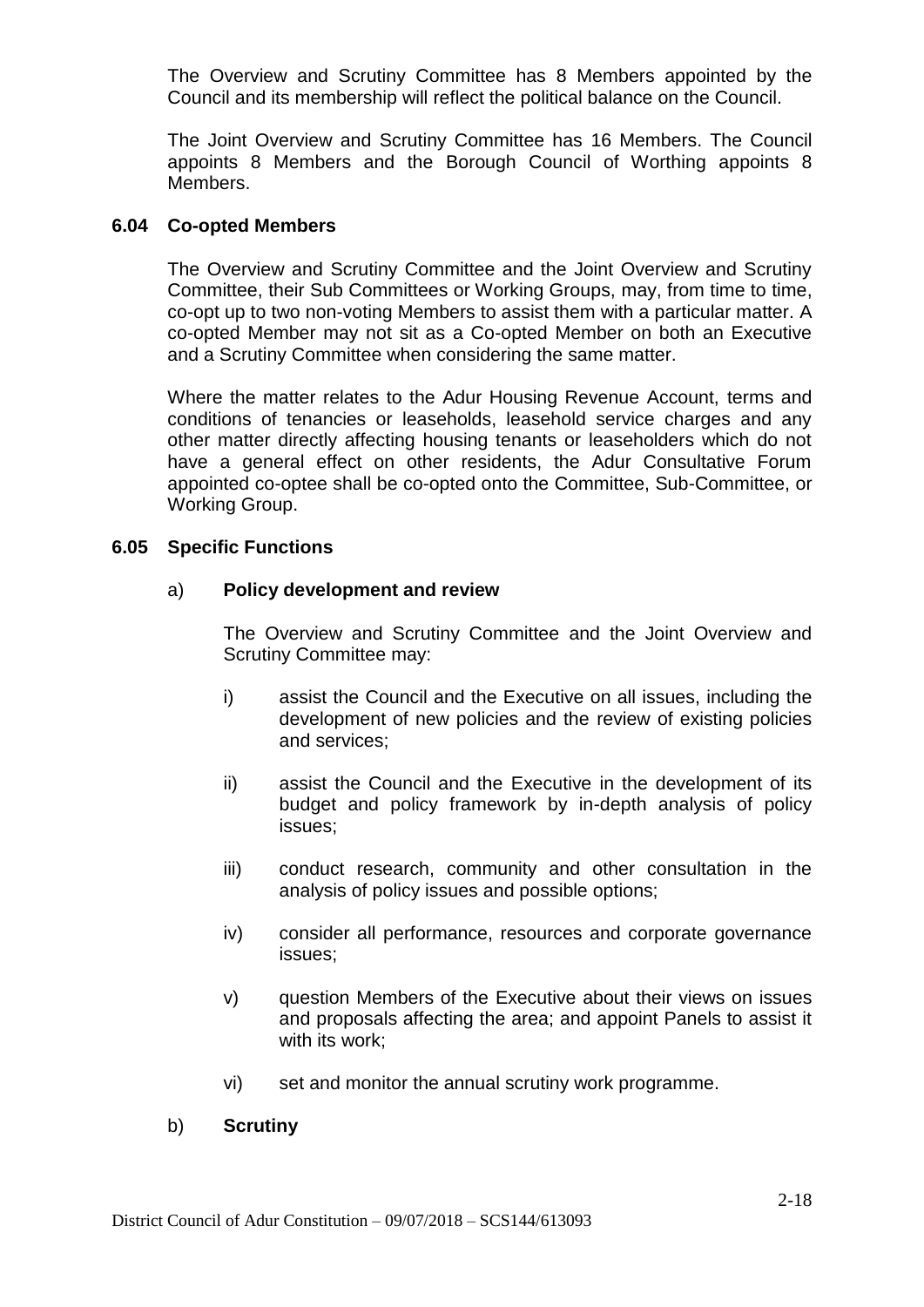The Overview and Scrutiny Committee and Joint Overview and Scrutiny Committee may:

- i) review and scrutinise the decisions made by the Executive and Council Officers, both in relation to individual decisions and over time;
- ii) review and scrutinise the performance of the Council in relation to its policy objectives, performance targets and/or particular service areas;
- iii) question Members of the Executive and Officers about their decisions and performance, whether generally in comparison with service plans and targets over a period of time, or in relation to particular decisions, initiatives or projects;
- iv) make recommendations to the Executive and/or Council arising from the outcome of the scrutiny process;
- v) review and scrutinise the performance of other public bodies in the area and invite reports from them by requesting them to address the Overview and Scrutiny Committee and local people about their activities and performance; and
- vi) question and gather evidence from any person (with their consent).

### c) **Finance**

The Overview and Scrutiny Committee and Joint Overview and Scrutiny Committee may exercise overall responsibility for any finances made available to it.

## d) **Annual Report**

The Overview and Scrutiny Committee and Joint Overview and Scrutiny Committee must report annually to Full Council on its workings and make recommendations for future work programmes and amended working methods, if appropriate.

#### e) **Officers**

The Overview and Scrutiny Committee and Joint Overview and Scrutiny Committee may exercise overall responsibility for the work programme of any Officers employed to support their work.

## **6.06 Proceedings of the Overview and Scrutiny Committee**

The Overview and Scrutiny Committee will conduct its proceedings in accordance with the Overview and Scrutiny Procedure Rules, or jointly with the Borough Council of Worthing in accordance with the Joint Overview and Scrutiny Procedure Rules set out in Part 4 of this Constitution.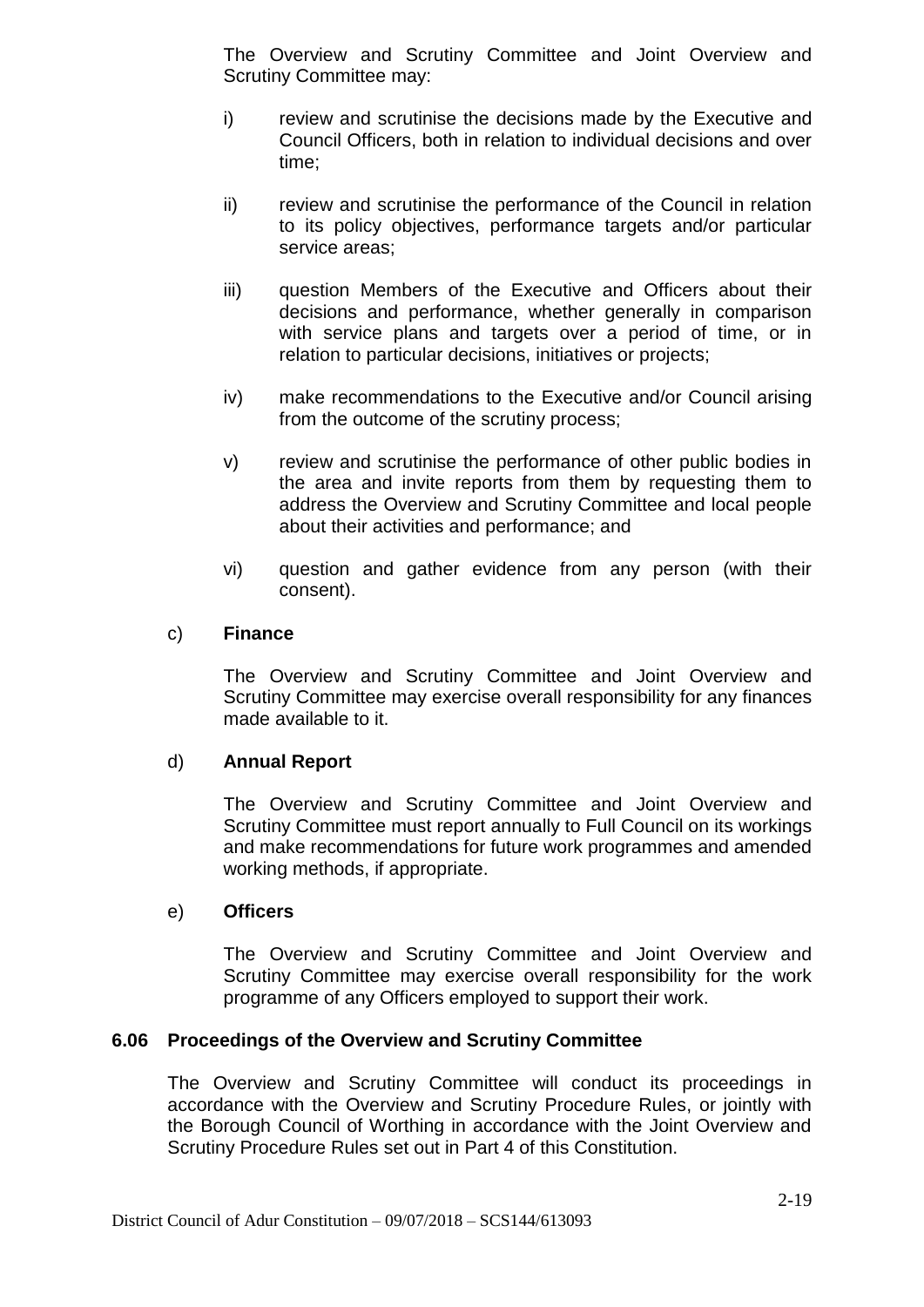## **6.07 Greater Brighton Economic Board Call-in Panel**

The Overview and Scrutiny Committee will appoint one of its Members to be a Member of the Greater Brighton Economic Board Call-in Panel, who is not a Member, nor a substitute Member, of the Greater Brighton Economic Board. The function of this Panel will be to consider decisions made, but not yet implemented, by Greater Brighton Economic Board, when challenged by a Member of the Board referring such a decision to the Panel.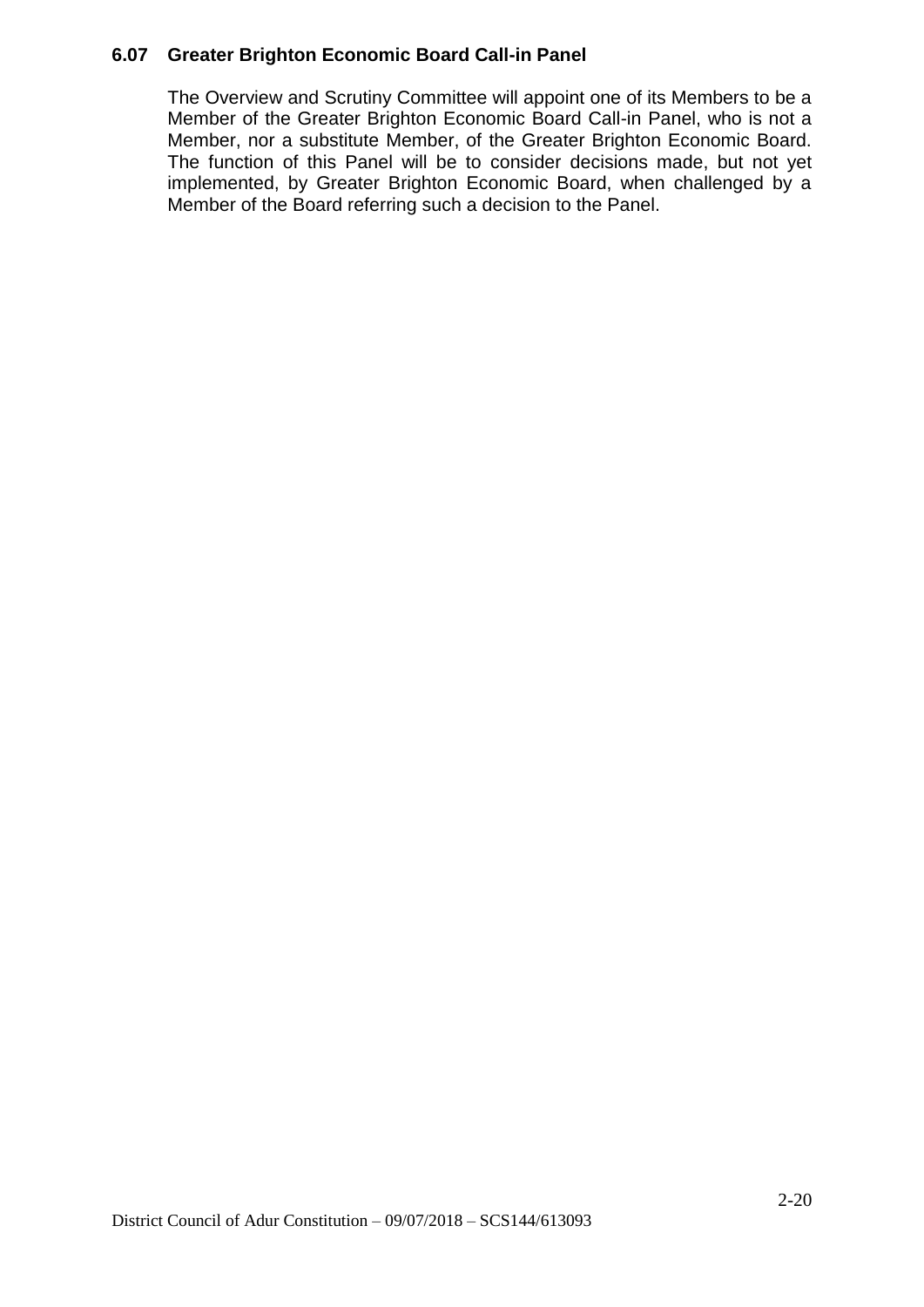## **7.01 Role**

The Executive will carry out all of the Council's functions which are not the responsibility of any other part of the Council, whether by law or under this Constitution.

## **7.02 Form and Composition**

The Executive will consist of the Leader, who shall act as Chairperson of the Executive, together with between 2 and 9 other Councillors appointed by the Leader, one of whom the Leader shall appoint as Deputy Leader.

## **7.03 Leader**

The Leader will be a Councillor elected to the position of Leader by the Council. The Leader will hold office until:

- a) they resign from office; or
- b) they cease to be a Councillor other than on the normal day of their retirement as Councillor; or
- c) the next 'Selection Meeting' of the Council which is the Annual Meeting after the Leader's normal day of retirement as a Councillor; or
- d) they are removed from office by the Council.

## **7.04 Deputy Leader**

The Leader shall appoint a Member of the Executive to be the Deputy Leader.

The Deputy Leader will hold office until:

- a) they resign from office;
- b) they cease to be a Councillor; or
- c) they are removed from office by the Leader, such removal to be notified in writing to the Monitoring Officer and the removal will take place 3 clear working days after receipt of such notice.

#### **7.05 Executive Members**

Other Executive Members shall be appointed by the Leader and have delegated to them specific Executive functions. They shall hold office until:

a) they resign from office: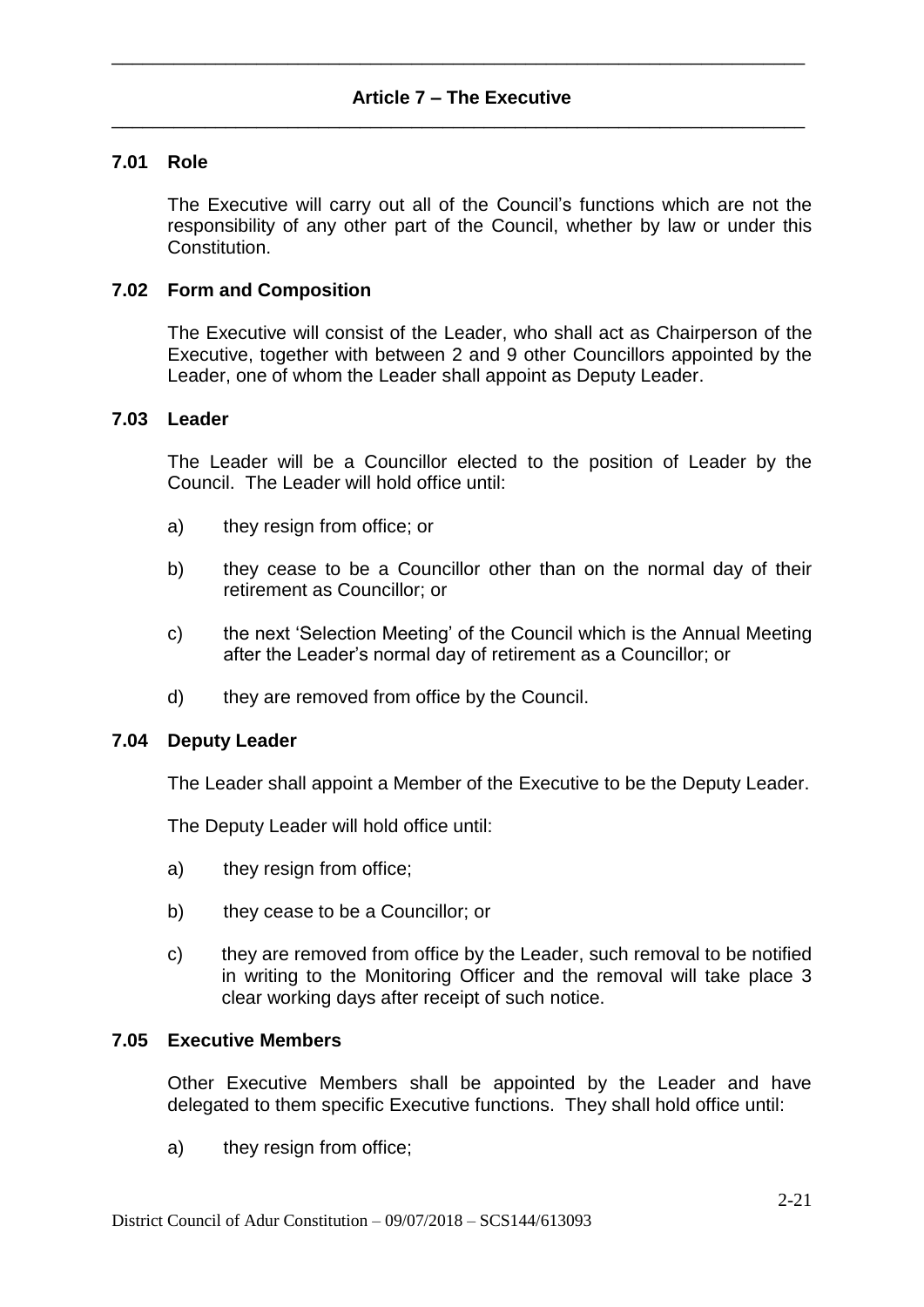- b) they cease to be Councillors;
- c) they are removed from office by the Leader; such removal to be notified in writing to the Chief Executive (or Monitoring Officer) and the removal will take place 3 clear working days after receipt of such notice.

## **7.06 Proceedings of the Executive**

Proceedings of the Executive shall take place in accordance with the Council's Procedure Rules and the Executive Procedure Rules, as set out in Part 4 of this Constitution.

## **7.07 Responsibility for Functions**

The Leader, at their discretion, will determine which individual Members of the Executive, Committees of the Executive, Officers or joint arrangements are responsible for the exercise of particular Executive functions. The Monitoring Officer will maintain a list setting out such arrangements in Part 3 of this Constitution. The Leader will notify the Monitoring Officer of any changes, which shall take effect 3 working days thereafter.

### **7.08 Policy Advisers**

- a) Policy Advisers may be appointed by the Leader to advise Executive Members on any area for which they are responsible.
- b) An Executive Member may consult a Policy Adviser before making a decision.
- c) A Policy Adviser shall not have power to take decisions on behalf of or affecting the Council.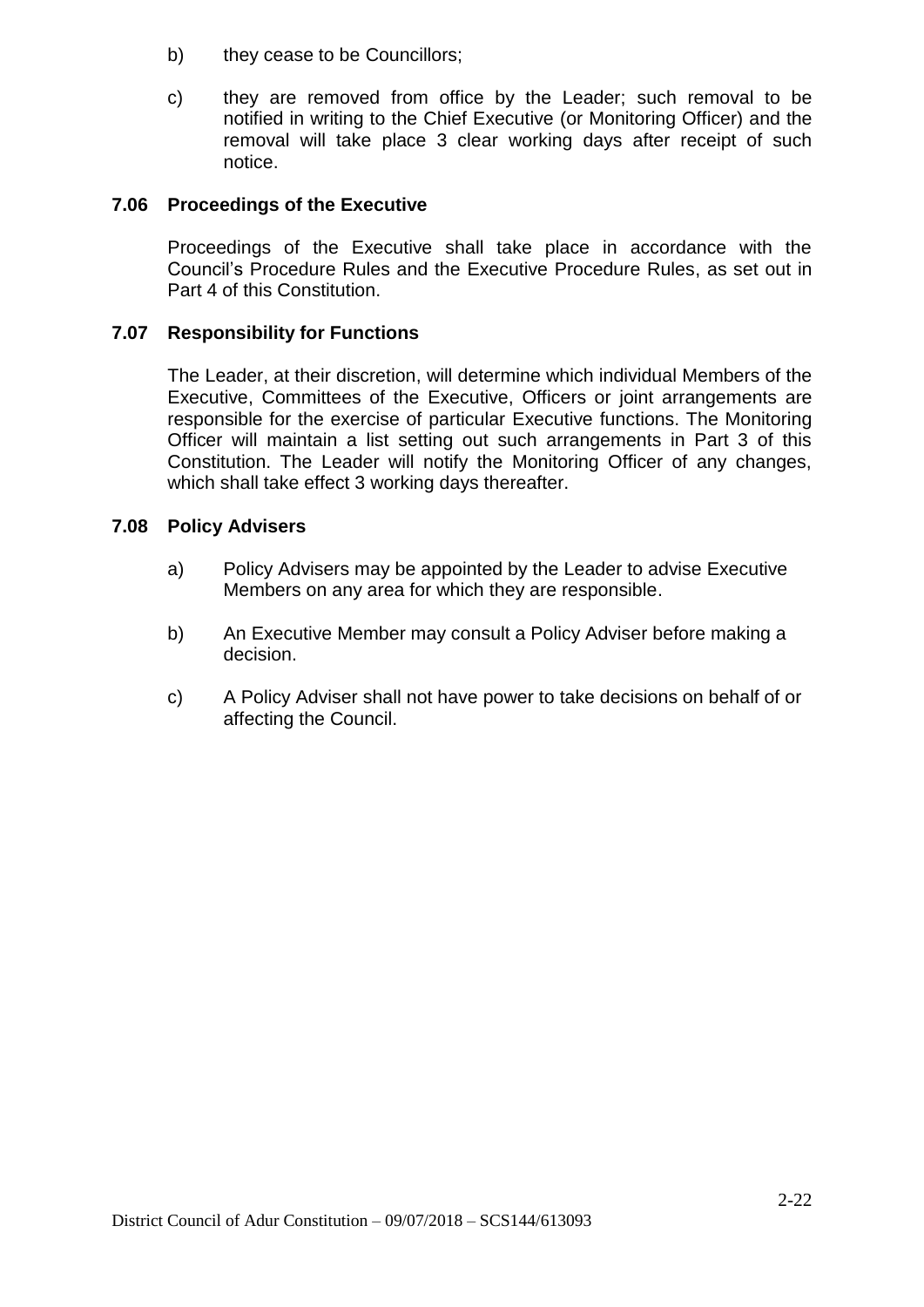# **Article 8 – Regulatory and Other Non-Executive Decision-Making Committees and Advisory Panels**

\_\_\_\_\_\_\_\_\_\_\_\_\_\_\_\_\_\_\_\_\_\_\_\_\_\_\_\_\_\_\_\_\_\_\_\_\_\_\_\_\_\_\_\_\_\_\_\_\_\_\_\_\_\_\_\_\_\_\_\_\_\_\_\_\_\_\_

\_\_\_\_\_\_\_\_\_\_\_\_\_\_\_\_\_\_\_\_\_\_\_\_\_\_\_\_\_\_\_\_\_\_\_\_\_\_\_\_\_\_\_\_\_\_\_\_\_\_\_\_\_\_\_\_\_\_\_\_\_\_\_\_\_\_\_

## **8.01 Regulatory Committees**

The Council will appoint the following Committees:

- Planning Committee;
- Licensing Committee.

### **8.02 Non-Executive Decision-Making Committees**

The Council will, jointly with the Borough Council of Worthing, appoint the following Non-Executive Decision-Making Committees:

- Joint Governance Committee;
- Joint Staff Committee:
- Joint Senior Staff Committee;
- Joint Senior Staff (Appeals) Committee.

#### **8.03 Advisory Panels**

The Council will, jointly with the Borough Council of Worthing, appoint the following advisory panels:

Joint Independent Remuneration Panel.

#### **8.04 Terms of Reference and Procedure Rules**

The terms of reference and delegated powers of the Committees are set out in Part 3 of this Constitution.

The terms of reference of the Joint Governance Committee should be read in conjunction with the Standards Procedure Rules in Part 4. The terms of reference of the Joint Staff Committee, Joint Senior Staff Committee and Joint Senior Staff Appeals Committee should be read in conjunction with the Officer Employment Procedure Rules in Part 4. The terms of reference for the Planning Committee should be read in conjunction with the Probity in Planning document in Part 5.

The terms of reference and delegated functions of the Joint Independent Remuneration Panel can be found in the Joint Independent Remuneration Panel Procedure Rules in Part 4.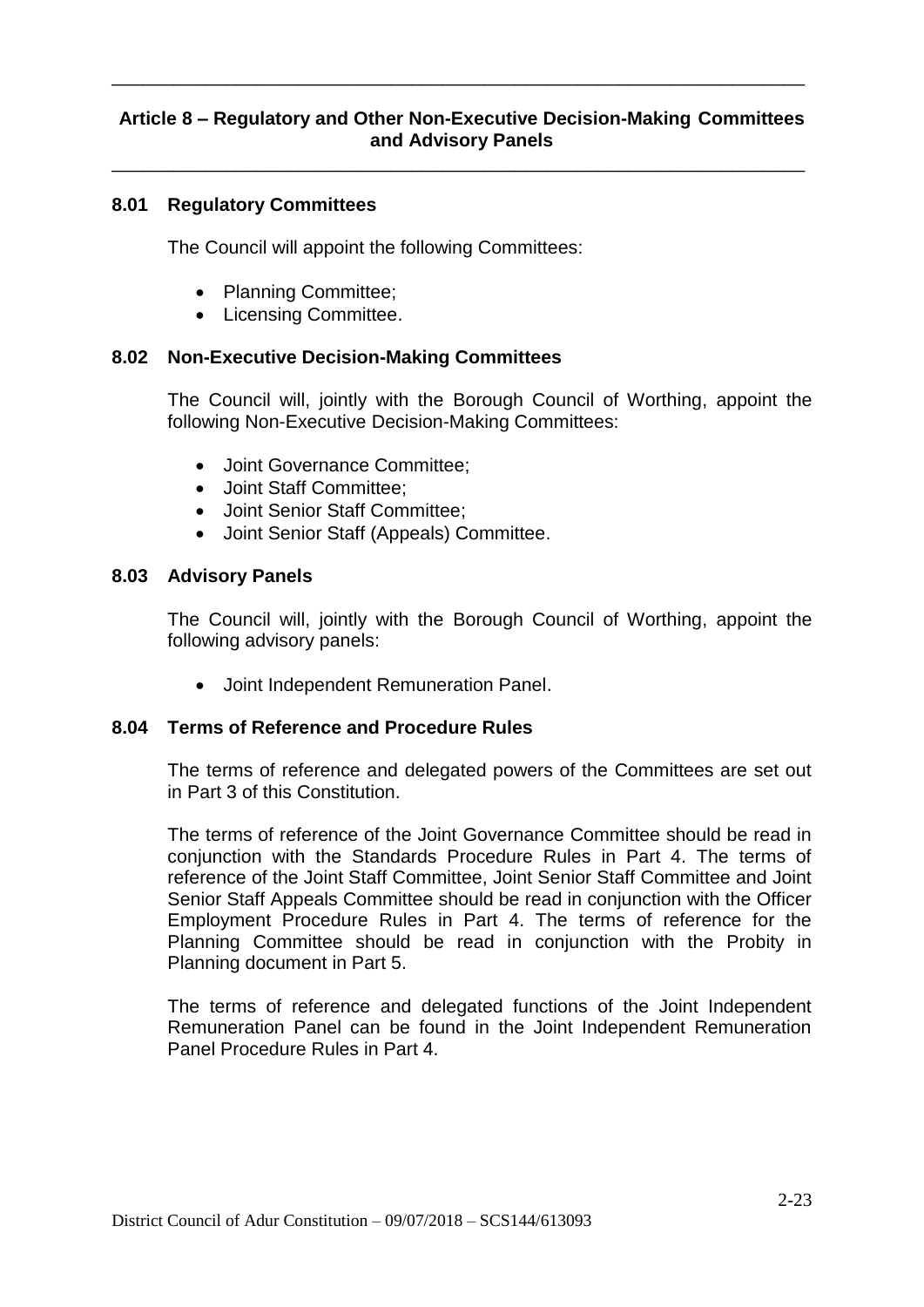### **9.01 Standards**

The Council has established a Joint Governance Committee with the Borough Council of Worthing.

The Committee will carry out functions delegated to it by the Council in accordance with the Local Government Acts 1972 and 2000 and the Localism Act 2011 including the Standards functions.

#### **9.02 Composition**

### a) **Political Balance**

The Joint Governance Committee has to comply with the political balance rules in Section 15 of the Local Government & Housing Act 1989.

### b) **Membership**

The Joint Governance Committee is composed of the following:

- Eight Worthing Borough Councillors, only one of whom can be an Executive Member;
- Eight Adur District Councillors, only one of whom can be an Executive Member;
- Up to three persons who are not Councillors nor Officers of the Council nor any other body having a Standards Committee and are appointed as Independent non-voting Co-opted Members ("Independent Persons");
- One Member of Lancing Parish Council and one Member of Sompting Parish Council (Parish Representatives) appointed as non-voting Co-opted Members to advise the Committee on standards matters relating to a Parish.

## c) "**Independent Persons"**

"Independent Persons" are independent non-voting Co-opted Members of the Joint Governance Committee. They are not entitled to vote at meetings. Their role and function is:

- i) to advise and assist the Committee by providing an independent opinion on the matters before the Committee;
- ii) to advise the Monitoring Officer, as consultee, in respect of complaints under the Code of Conduct for Members; and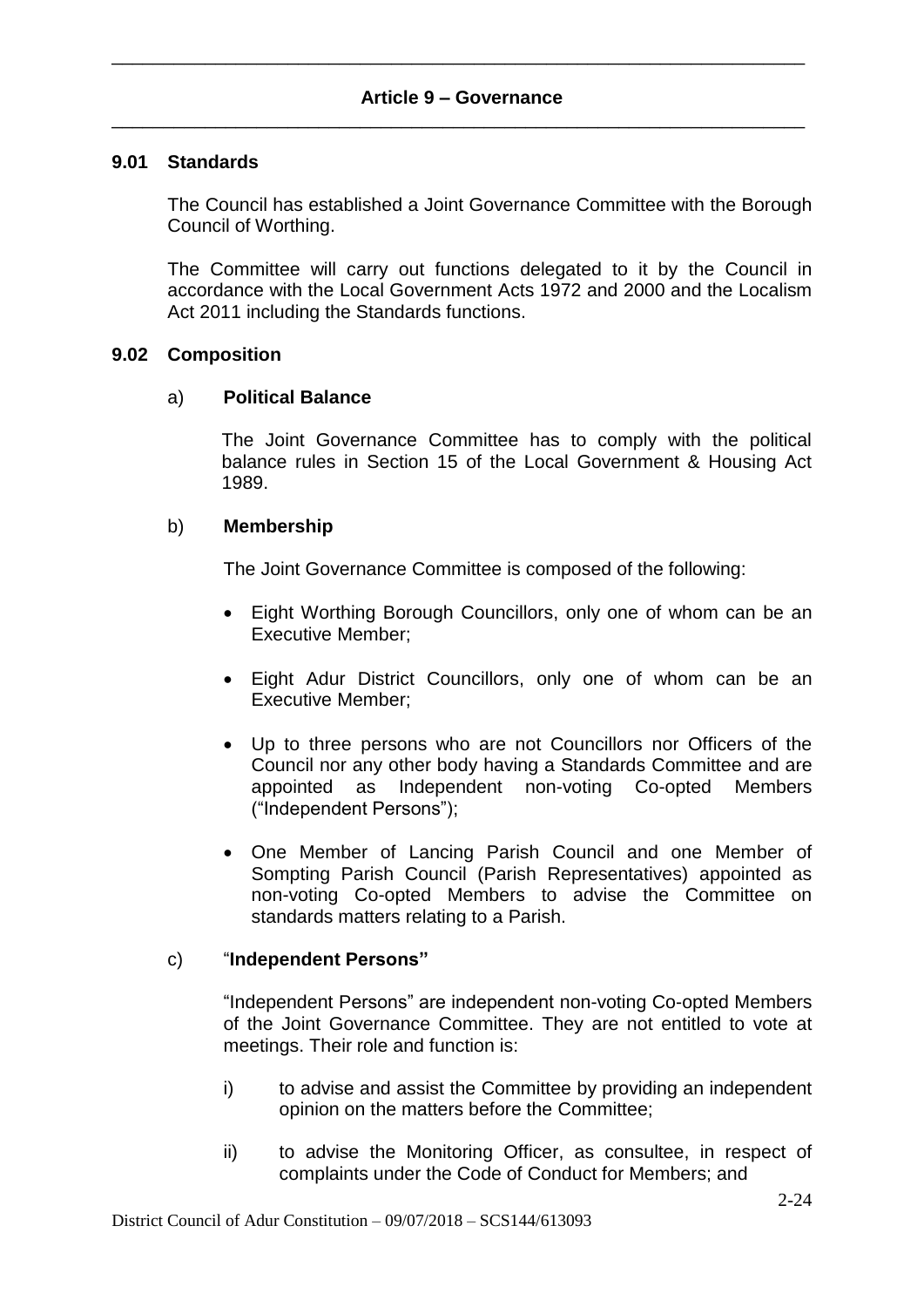iii) to advise any Member who is the subject of a complaint under the Code of Conduct for Members, (the "Subject Member"), as a consultee.

Not more than one Independent Person shall advise the Committee in respect of standards matters at any one time.

### d) **Parish Representatives**

Parish Representatives will not be entitled to vote at meetings. At least one Parish Representative should be present when matters relating to Parish Councils or their Members are being considered, although a Parish Representative must not advise in any matter affecting the Parish Council or Parish Councillors of the Parish of which he or she is a Parish Councillor.

### e) **Local Determinations**

The Committee may appoint a Sub-Committee, comprising at least two Members of the Council, and at least two Members of Worthing Council and one Independent Person. The Members of the Sub-Committee shall be selected by the Monitoring Officer from the Members of the Joint Governance Committee.

When considering a complaint in respect of a Parish Councillor the Sub-Committee shall include a Parish Representative.

#### **9.03 Role and Function of Members of the Governance Committee**

- a) Promoting and maintaining high standards of conduct by Councillors and Co-opted Members;
- b) Assisting the Councillors and Co-opted Members to observe the Code of Members' Conduct;
- c) Advising the Council on the adoption, or revision, or replacement of the Code of Members' Conduct;
- d) Monitoring the operation of the Code of Members' Conduct;
- e) Advising, training or arranging for the training of Councillors and Coopted Members on matters relating to the Code of Members' Conduct;
- f) Granting dispensations to Councillors and Co-opted Members from requirements relating to interests set out in the Code of Members' Conduct, which have not been dealt with by the Monitoring Officer.
- g) Hearing and determining allegations that a Member or Co-opted Member of the District Council has failed or may have failed to comply with the Code of Members' Conduct in accordance with the provisions of the Localism Act 2011 and any relevant regulations;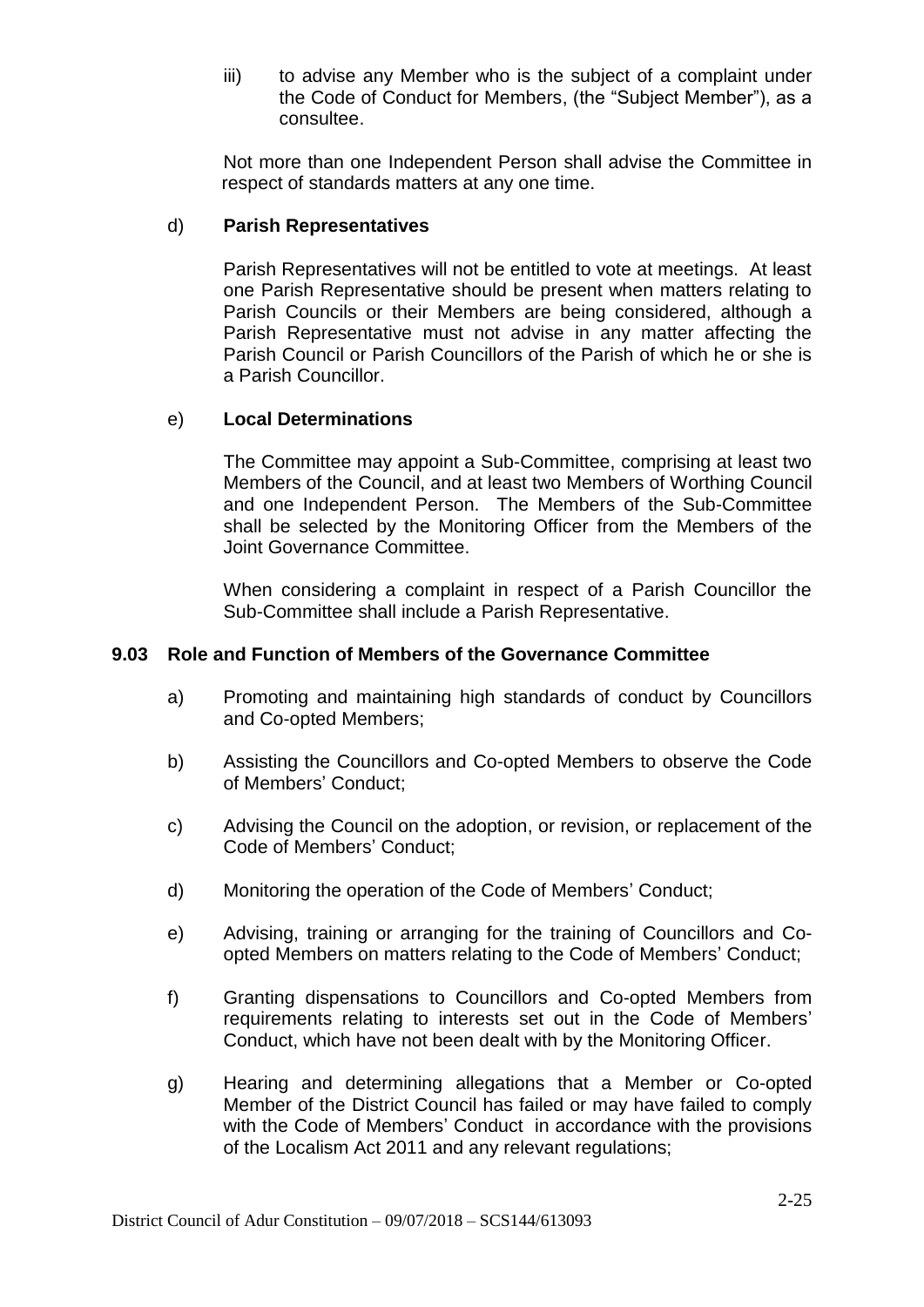- h) To co-opt, in an advisory capacity only, any person who is an Independent Person at another Local Authority, to advise the Committee or any Sub-Committee. Such advice to be provided on such terms as the Committee may determine and agree with the person and the Local Authority concerned, and in accordance with the Localism Act 2011 and any relevant regulations;
- i) To make arrangements for the appointment of two Parish Representatives to advise the Committee on Parish matters;
- j) To receive an annual report from the Monitoring Officer on the local resolution and assessment of allegations of breaches of the Code of Members' Conduct;
- k) To support the Monitoring Officer in the exercise of the Officers' Ethical Standards functions, in particular the duty to establish and maintain Registers of Interest for the Council;
- l) Any other functions imposed by statute;
- m) The exercise of (g), (j), (k) and (l) above in relation to Parish Councils in the area and Members of those Parish Councils.
- n) To appoint a Sub-Committee consisting of two elected Members of the Council, two elected Members of Worthing Borough Council, one coopted Parish Representative (for Parish Matters) and one Independent Person to determine applications for dispensation and complaints following investigations.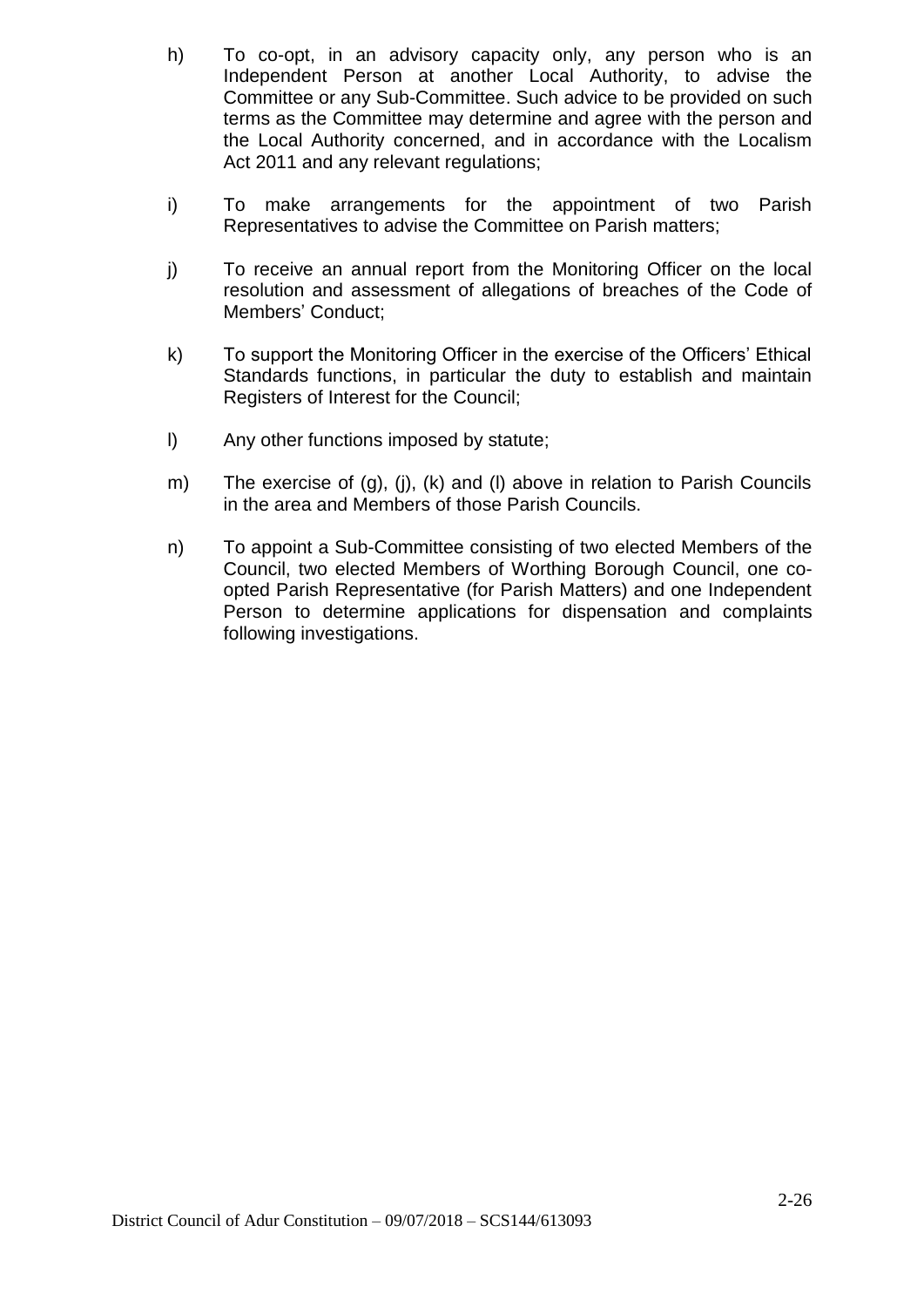#### **10.1 Joint Arrangements**

- a) The Council has established joint arrangements with the Borough Council of Worthing to exercise non-Executive functions, and to advise the Council. These arrangements include the appointment of Joint Committees with the Borough Council of Worthing.
- b) The Executive has established joint arrangements with the Borough Council of Worthing to exercise Executive functions. These arrangements include the appointment of a Joint Strategic Committee with the Executive of the Borough Council of Worthing.
- c) The Council has established joint arrangements with the Borough Council of Worthing, and District Councils of Mid-Sussex and Horsham to exercise non-Executive functions, and to advise the Council. These arrangements include the appointment of a Joint Committee with these Councils.
- d) The Executive has established joint arrangements with the Borough Council of Worthing, and the District Councils of Mid-Sussex and Horsham to exercise Executive functions. These arrangements include the appointment of a Census Joint Committee with these Councils.
- e) The Council has established joint arrangements with Brighton & Hove City Council, the Borough Council of Worthing and the District Council of Lewes in relation to the Greater Brighton Economic Region under the City Deal arrangements. These arrangements include the appointment of a Greater Brighton Economic Joint Committee.
- f) The Council may establish further joint arrangements with the one or more Local Authorities to exercise non-Executive functions, and to advise the Council. These arrangements may include the appointment of Joint Committees with the other Local Authorities.
- g) The Executive may establish further joint arrangements with one or more other Local Authorities to exercise Executive functions. These arrangements may include the appointment of a Joint Committee with the other Local Authorities.

#### **10.2 Arrangements to Promote Well-Being**

The Council or the Executive, in order to promote the economic, social or environmental well-being of its area, may:

- a) enter into arrangements or agreements with any person or body;
- b) co-operate with, or facilitate or co-ordinate the activities of, any person or body; and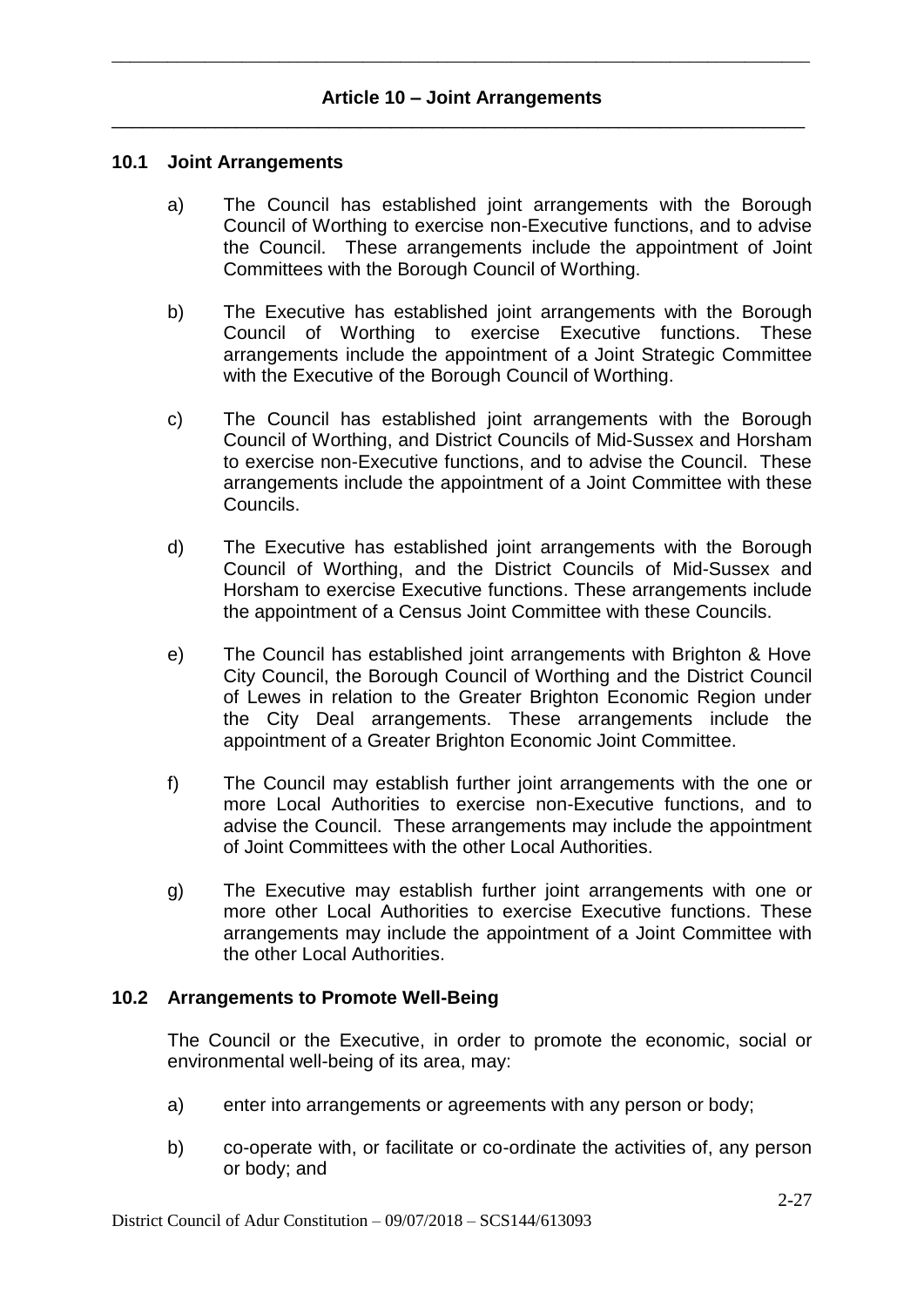c) exercise on behalf of that person or body any functions of that person or body.

## **10.3 Access to Information**

- a) The Access to Information Procedure Rules in Part 4 of this Constitution apply.
- b) If all the Members of a Joint Committee are Members of the Executive in each of the participating Authorities then its access to information regime is the same as that applied to the Executive.
- c) If the Joint Committee contains Members who are not on the Executive of any participating Authority then the Access to Information Rules in Part V of the Local Government Act 1972 will apply.

## **10.4 Delegation to and from Other Local Authorities**

- a) The Council may delegate non-Executive functions to another Local Authority or, in certain circumstances, the Executive of another Local Authority.
- b) The Executive may delegate Executive functions to another Local Authority or the Executive of another Local Authority in certain circumstances.
- c) The decision whether or not to accept such a delegation from another Local Authority shall be reserved to the Full Council.
- d) The Council has accepted delegations from the South Downs National Park Authority in relation to Planning matters.

## **10.5 Contracting Out**

The Executive may contract out, to another body or organisation, functions which may be exercised by an Officer and which are subject to an Order under Section 70 of the Delegation and Contracting Out Act 1994, or under contracting arrangements where the contractor acts as the Council's agent under usual contracting principles, provided there is no delegation of the Council's discretionary decision-making. Such decision to contract out shall be reserved to Full Council.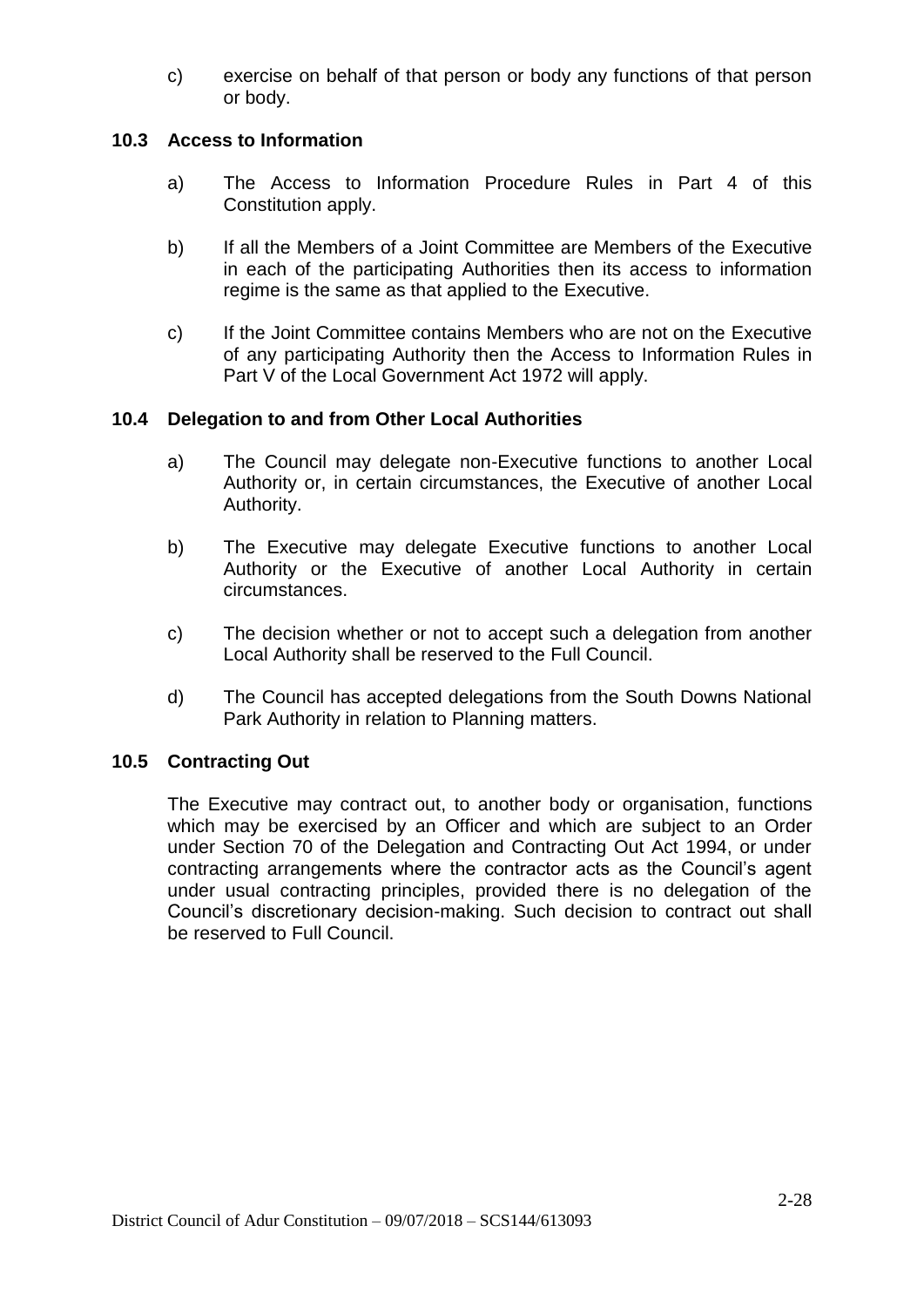## **Article 11 – Officers** \_\_\_\_\_\_\_\_\_\_\_\_\_\_\_\_\_\_\_\_\_\_\_\_\_\_\_\_\_\_\_\_\_\_\_\_\_\_\_\_\_\_\_\_\_\_\_\_\_\_\_\_\_\_\_\_\_\_\_\_\_\_\_\_\_\_\_

\_\_\_\_\_\_\_\_\_\_\_\_\_\_\_\_\_\_\_\_\_\_\_\_\_\_\_\_\_\_\_\_\_\_\_\_\_\_\_\_\_\_\_\_\_\_\_\_\_\_\_\_\_\_\_\_\_\_\_\_\_\_\_\_\_\_\_

#### **11.01 Management Structure**

#### a) **General**

The Council may employ such staff (referred to as Officers) as it considers necessary to carry out its functions. The Full Council will confirm the appointment of the Chief Executive (Head of Paid Service), the Chief Finance Officer and the Monitoring Officer. All other staff will be appointed by the Chief Executive or by an individual to whom the Chief Executive has delegated authority. All appointments must be made in compliance of the Officer Employment Procedure Rules in Part 4 of the Constitution.

### b) **Corporate Leadership Team**

The Council will engage persons for the following posts and they will collectively be designated as the Corporate Leadership Team ("CLT"):-

Chief Executive (and Head of Paid Service); Director for Communities; Director for Customer Services; Director for Digital and Resources; and Director for the Economy

## c) **Head of Paid Service, Monitoring Officer and Chief Financial Officer**

The Council will designate the following statutory posts as shown:-

| <b>Post</b>                          | <b>Designation</b>                                                                                                                                 |
|--------------------------------------|----------------------------------------------------------------------------------------------------------------------------------------------------|
| <b>Chief Executive</b>               | Head of Paid Service,<br>Returning Officer, Deputy<br>Returning Officer, Acting<br>Returning Officer and Electoral<br><b>Registration Officer.</b> |
| Solicitor to the Council             | Monitoring Officer (Section 5 of<br>the Local Government and<br>Housing Act 1989).                                                                 |
| Head of<br><b>Financial Services</b> | Chief Finance Officer (Section<br>151 of the Local Government<br>Act 1972 and Section 114 of<br>the Local Government Finance<br>Act 1982).         |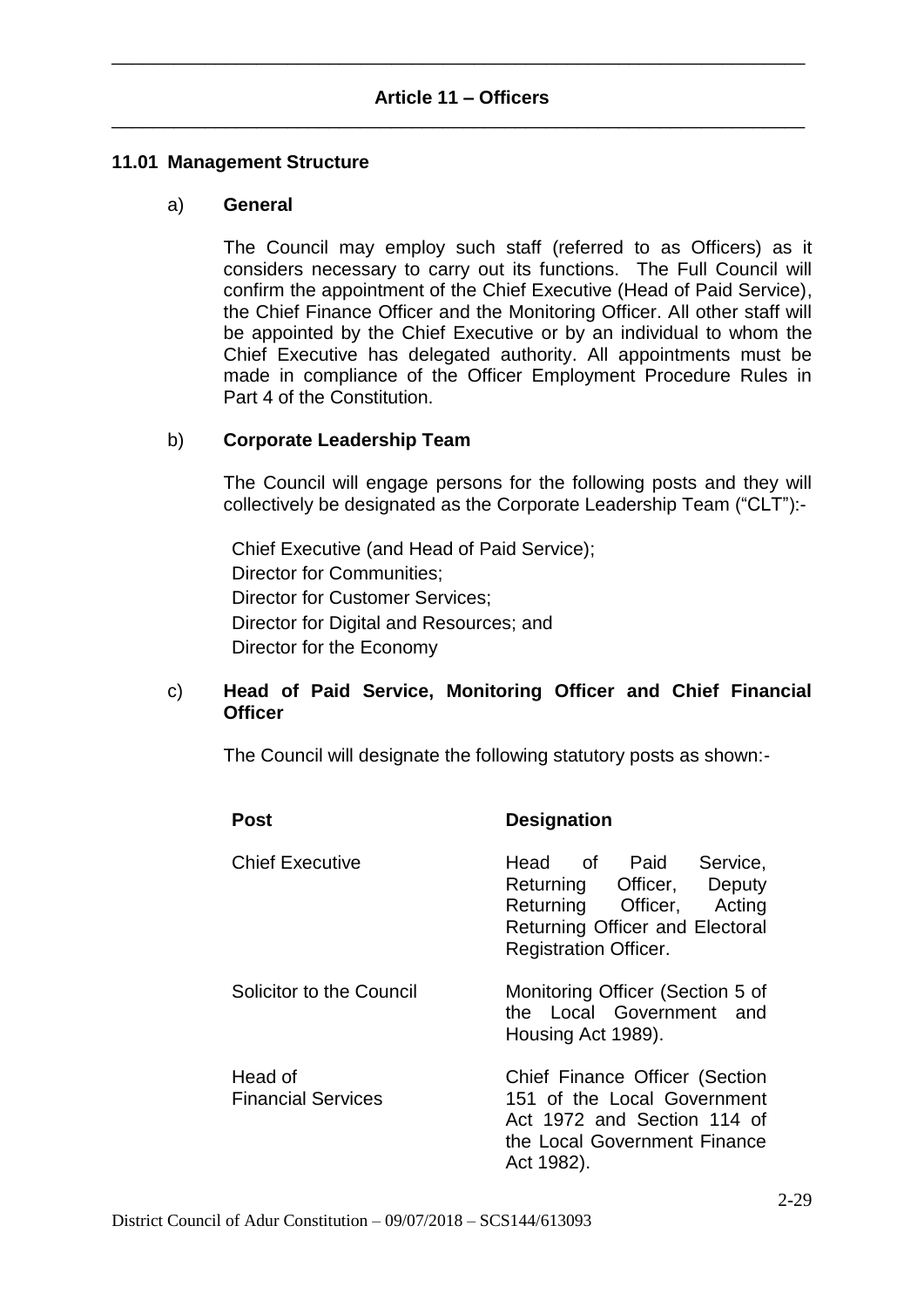Such posts will have the functions described in Articles 11.02 – 11.04 below.

## d) **Structure**

The Chief Executive will, from time to time, report to Full Council on the overall departmental structure of the Council, showing the management structure and deployment of Officers. This is set out at Part 7 of this Constitution and may be amended from time to time by Full Council.

# e) **The Council's Pay Policy**

The Chief Executive shall produce The Council's Pay Policy to be approved by Full Council not later than 31<sup>st</sup> March in each year.

## **11.02 Functions of the Head of Paid Service**

## a) **Discharge of functions by the Council**

The Head of Paid Service will from time to time report to the Council on the manner in which the discharge of the Council's functions is coordinated, the number and grade of Officers required for the discharge of functions and the organisation of Officers.

### b) **Appointment and dismissal of staff**

The Council has delegated to the Head of Paid Service responsibility for certain staffing matters as set out in the Officer Employment Procedure Rules set out in Part 4 of the Constitution.

On acceptance of appointment all Officers are obliged to comply with the provisions of the Council's Constitution.

## c) **Restrictions on functions**

The Head of Paid Service cannot be the Monitoring Officer but may hold the post of Chief Finance Officer, if a qualified accountant.

#### **11.03 Functions of the Monitoring Officer**

#### a) **Maintaining the Constitution**

The Monitoring Officer will maintain an up-to-date version of the Constitution and will ensure that it is openly available to Members, Officers and the public. The Monitoring Officer has the delegated authority to make minor and consequential amendments to the Constitution at any time.

## b) **Ensuring lawfulness and fairness of decision-making**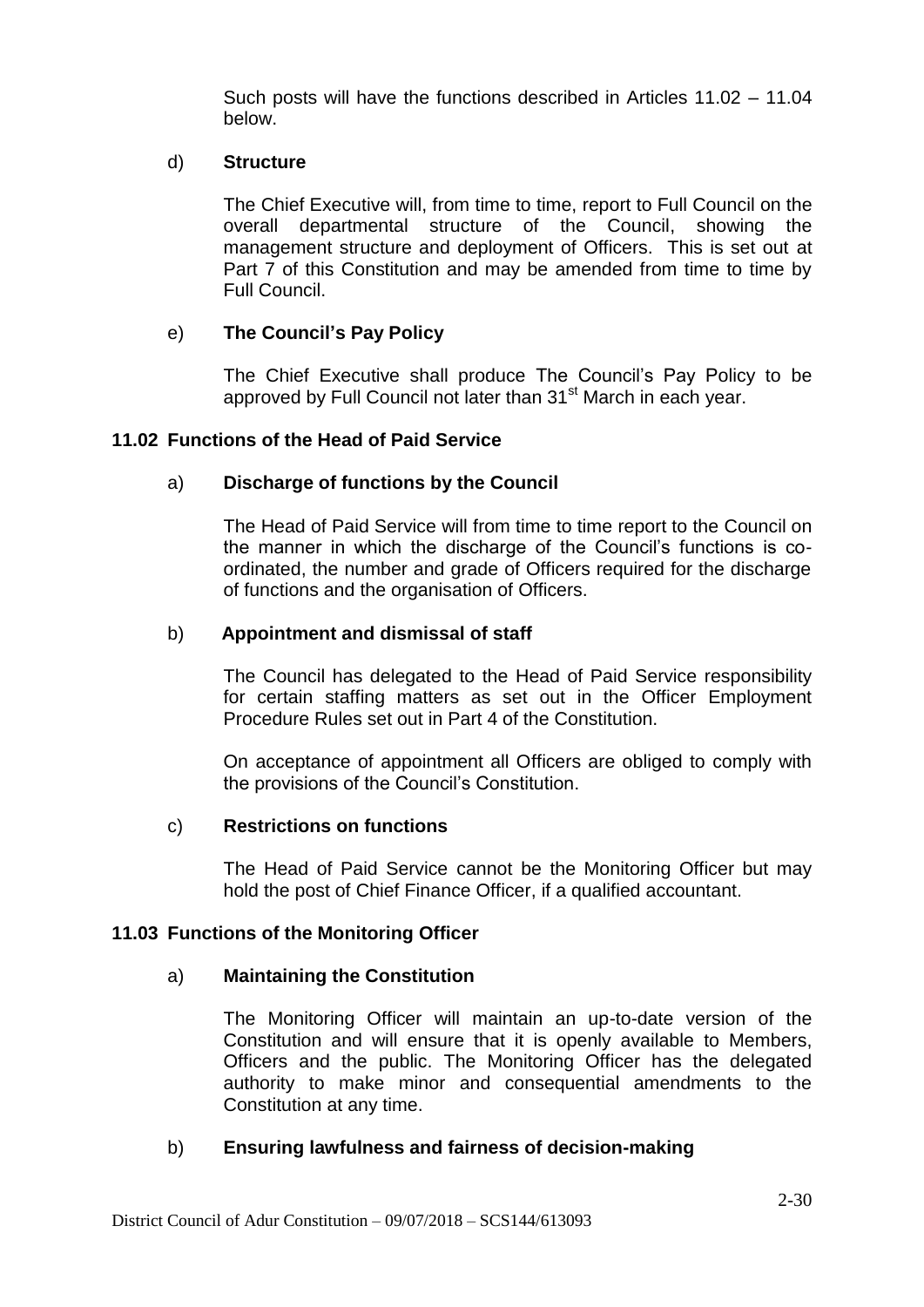After consulting with the Head of Paid Service and Chief Finance Officer, the Monitoring Officer will report to the Council, or to the Executive in relation to any Executive decision, if he or she considers that any proposal, decision or omission would give rise to unlawfulness, or if any decision or omission has given rise to maladministration. Such a report will have the effect of stopping the proposal or decision being implemented until the report has been considered.

## c) **Supporting the Joint Governance Committee**

The Monitoring Officer will contribute to the promotion and maintenance of high standards of conduct through provision of support to the Joint Governance Committee.

# d) **Code of Conduct complaints**

The Monitoring Officer:

- i) will carry out an initial assessment of every allegation that a Member of the Council has failed to comply with the Code of Conduct and, after consulting one of the Independent Persons, decide whether or not it should be investigated;
- ii) will appoint an Investigator if he/she decides that a complaint merits formal investigation;
- iii) will review the Investigator's report, in consultation with one of the Independent Persons and decide either that no further action is required or that the matter should be referred to a Sub-Committee of the Joint Governance Committee for a hearing.

# e) **Proper Officer for Access to Information**

The Monitoring Officer will ensure that all decisions, together with the reasons for those decisions, relevant Officer reports and background papers, are made publicly available as soon as possible. The Monitoring Officer will be the Proper Officer for determining whether information should be exempt.

# f) **Providing advice**

The Monitoring Officer will provide advice on the scope of powers and authority to take decisions and maladministration issues to all Members.

## g) **Restrictions on posts**

The Monitoring Officer cannot be the Chief Finance Officer or the Head of Paid Service.

## **11.04 Functions of the Chief Finance Officer**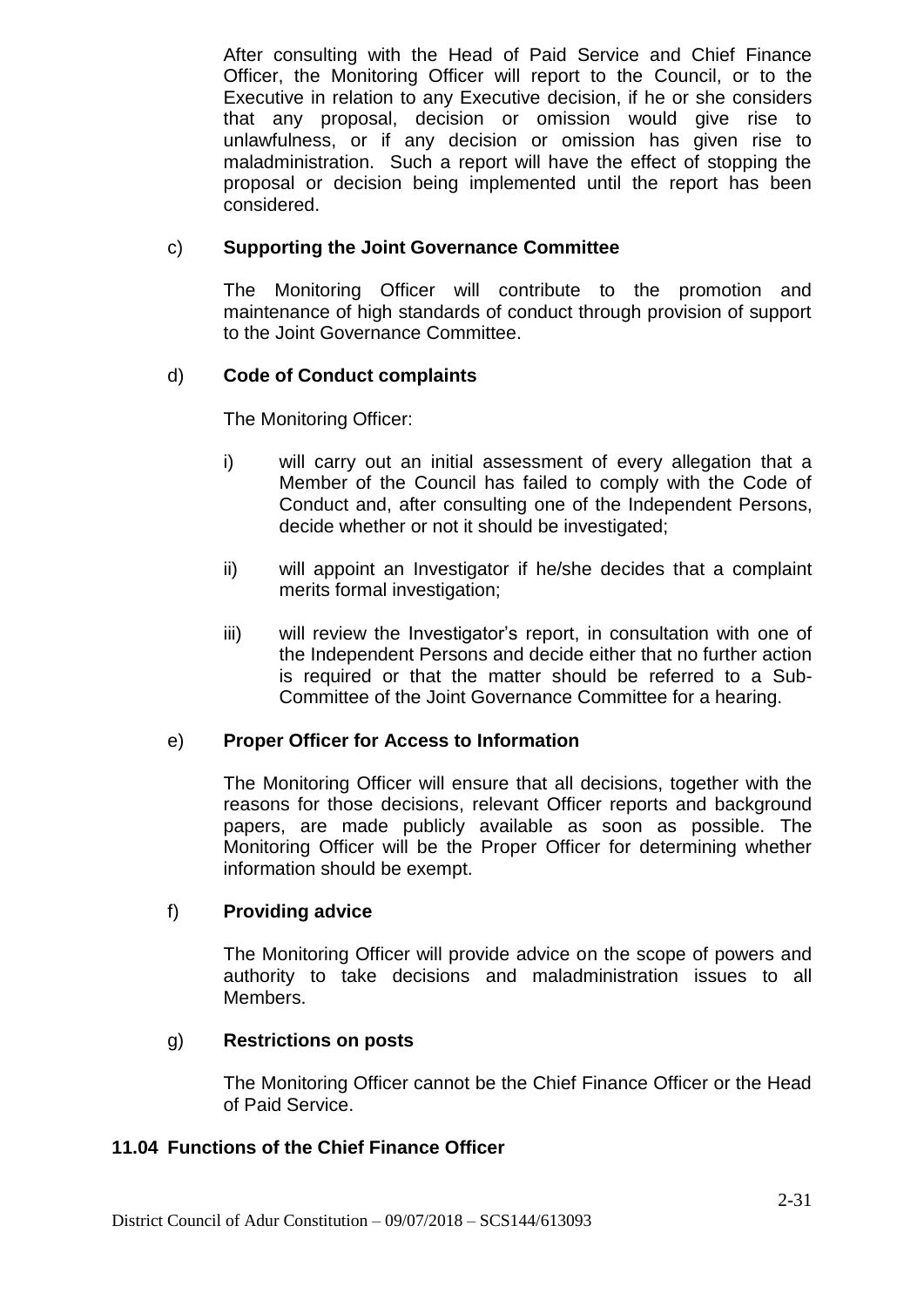## a) **Ensuring lawfulness and financial prudence of decision-making.**

After consulting with the Head of Paid Service and the Monitoring Officer, the Chief Finance Officer will report to the Council, or to the Executive in relation to an Executive function, and the Council's external Auditor, if he or she considers that any proposal, decision or course of action will involve incurring unlawful expenditure, or is unlawful and is likely to cause a loss or deficiency, or if the Council is about to enter an item of account unlawfully.

## b) **Administration of Financial Affairs**

The Chief Finance Officer will have responsibility for the administration of the financial affairs of the Council.

# c) **Contributing to Corporate Management**

The Chief Finance Officer will contribute to the corporate management of the Council, in particular through the provision of professional financial advice.

# d) **Providing Advice**

The Chief Finance Officer will provide advice on the scope of powers and authority to take decisions, maladministration, financial impropriety, probity and budget and policy framework issues to all Members and will support Council.

## e) **Providing Financial Information**

The Chief Finance Officer will provide financial information to the media, members of the public and the community.

## f) **Advising whether Executive decisions are within the budget and the Financial Regulations**.

The Chief Finance Officer is responsible for advising whether Executive decisions are within the Financial Regulations and whether funding for such decisions is within the budget.

## g) **Restriction on Functions**

The Chief Finance Officer shall not be the Monitoring Officer, but may be the Head of Paid Service.

# **11.05 Duty to provide sufficient resources to the Monitoring Officer and Chief Finance Officer**

The Council will provide the Monitoring Officer and Chief Finance Officer with such Officers, accommodation and other resources as are, in the opinion of the Monitoring Officer and Chief Finance Officer, sufficient to allow their duties to be performed.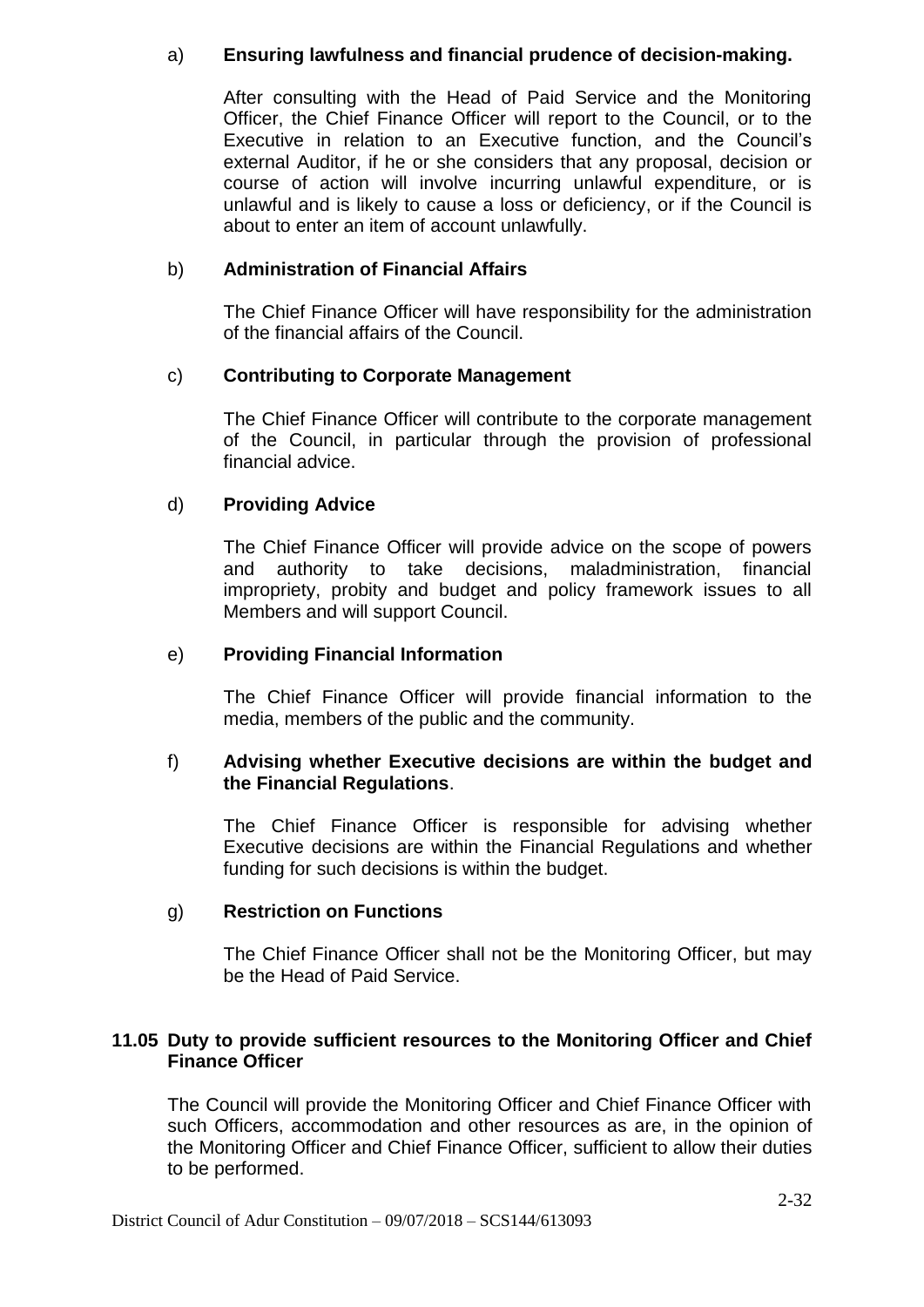## **11.06 Conduct**

Officers will comply with the Officers' Code of Conduct set out in Part 5 of this Constitution.

# **11.07 Employment**

The recruitment, selection and dismissal of Officers will comply with the Officer Employment Procedure Rules set out in Part 4 of this Constitution.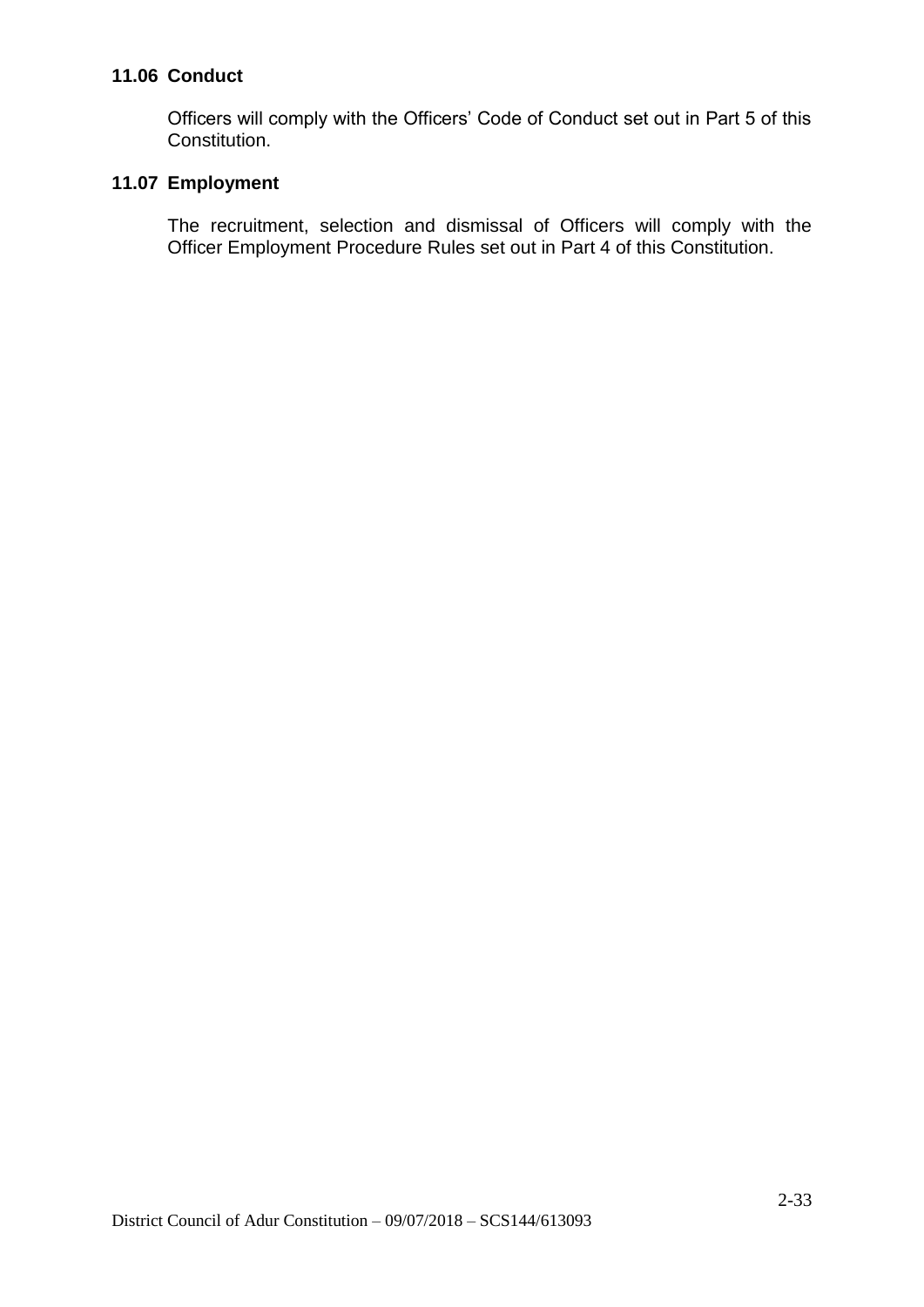## **12.01 Responsibility for Decision-Making**

The Council will issue and keep up to date a record of which part of the Council or which individual has responsibility for particular types of decisions, relating to particular areas or functions. This record is set out in Part 3 of this Constitution.

#### **12.02 Principles of Decision-Making**

All decisions of the Council will be made in accordance with the following principles:

- a) there should be clarity of aims and desired outcomes;
- b) proper regard should be paid to professional advice from Officers;
- c) all decision shall be in accordance with the law;
- d) proper regard should be paid to the outcome of any internal or external consultation;
- e) there should be a presumption in favour of openness, accountability and transparency;
- f) there should be respect for human rights:
- g) there should be proportionality (i.e. the action must be proportionate to the desired outcome);
- h) there should be an explanation of the alternative options considered; and
- i) there should be proper and documented reasons given for all decisions.

In exercising discretion, the decision-maker must:

- a) understand the law that regulates the decision-making power and gives effect to it. The decision-maker must direct itself properly in law;
- b) i) take into account all relevant matters (those matters which the law requires the Authority as a matter of legal obligation to take into account);
	- ii) leave out of account irrelevant considerations:
	- iii) act for a proper purpose, exercising its powers for the public good;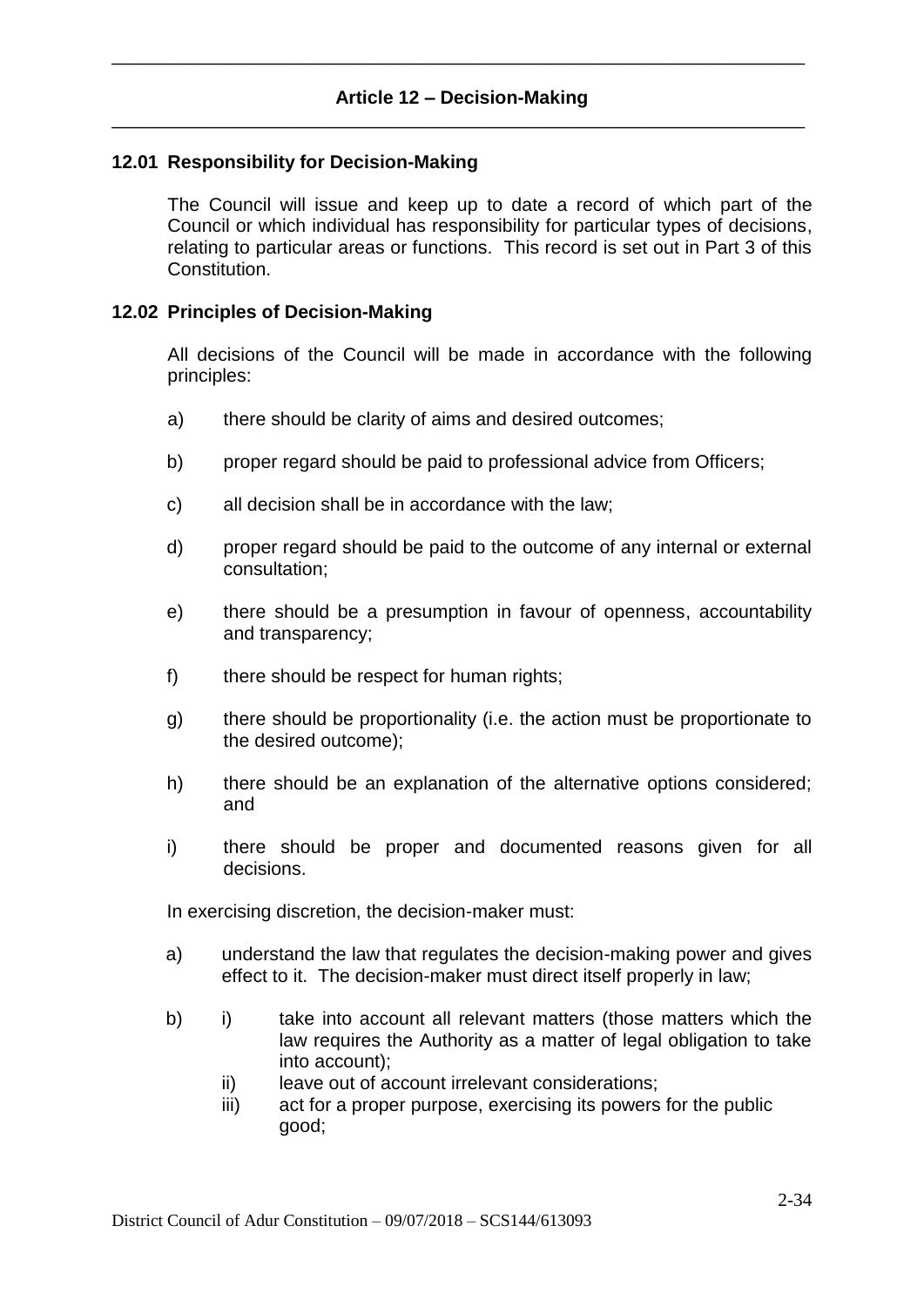- iv) not reach a decision which no Authority acting reasonably could reach (also known as the 'rationality' or 'taking leave of your senses' principle);
- v) comply with the rule that Local Government finance is to be conducted on an annual basis, save to the extent authorised by Parliament, 'live now, pay later' and forward funding are unlawful; and
- vi) act with procedural propriety in accordance with the rules of fairness.

To be lawful, a decision:

- a) If taken in Full Council, Cabinet, Committee, Sub-Committee or Joint Committee, must comply with the principle of being reached by a majority of Councillors present and voting, at a properly constituted meeting;
- b) Be one which the decision-maker is empowered or obliged to take, otherwise it is ultra vires;
- c) Not contravene 'Wednesbury reasonableness';
- d) If intended to secure action (as opposed, for example, to a resolution merely expressing the Council's collective view on an issue), be capable of execution, or it will be of no effect; and
- e) Not purport to undo what has already been done irrevocably (but it can rescind an earlier decision where this is feasible).

There can be no substitute for appropriate advice on a matter-by-matter basis. This guidance cannot be, and does not purport to be, comprehensive or replace that professional advice.

## *Note:*

*'Wednesbury reasonableness'. This relates to the actions of a Local Authority or other public body in exercising its discretion, and relates to whether the body has acted irrationally (rather than ultra vires). The definition was given by Lord Greene in the Wednesbury case (1948):*

*'When an executive discretion is entrusted by Parliament to a body such as the Local Authority in this case, what appears to be an exercise of that discretion can only be challenged in the Courts in a limited class of case…. When discretion of this kind is granted, the law recognises certain principles on which that discretion must be exercised, but within the four corners of those principles, the discretion, in my opinion, is an absolute one and cannot be questioned in any Court of Law… If, in the statute conferring the discretion, there is to be found expressly or by implication matters which the Authority exercising the discretion ought to have regard to, then in exercising the discretion it must have regard to those matters. Conversely, if the nature of the subject matter and the general interpretation of the Act makes it clear that certain matters would not be germane to the matter in question, the Authority must disregard those irrelevant collateral matters. There have been in the cases expressions used relating to the sort of thing that Authorities must not do… bad phrase, dishonesty - those of course stand by themselves… discretion must be exercised reasonably. He must call his own attention to the matters which he is bound to consider, and exclude from his consideration matters which are irrelevant to what he has to consider.*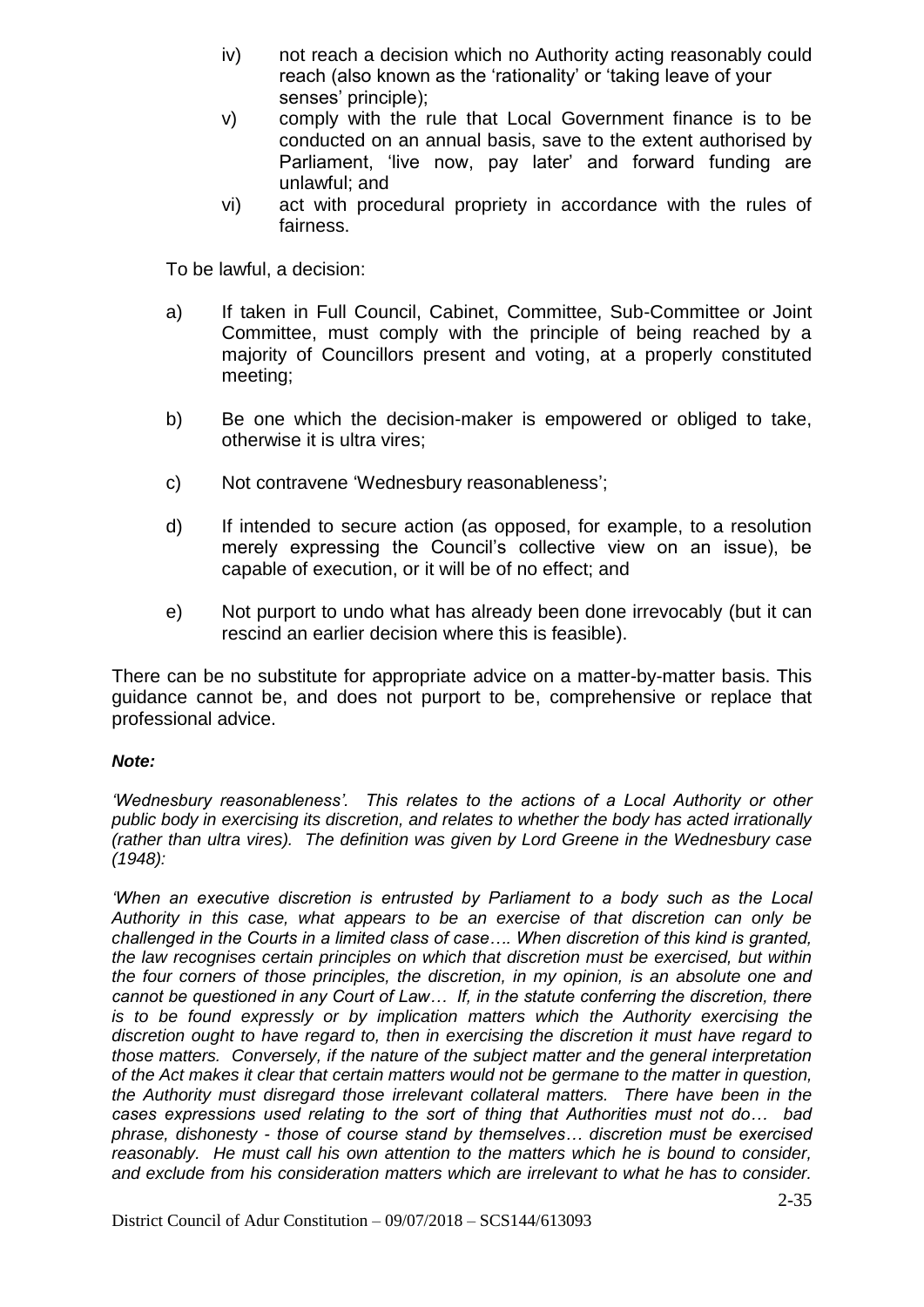*If he does not obey those rules, he must truly be said, and often is said, to be acting unreasonably.'*

## **12.03 Types of decision**

# a) **Decisions reserved to Full Council**

Decisions relating to the functions listed in Article 4.03 will be made by the Full Council and not delegated.

## b) **Key Decisions**

Certain Executive decisions are "Key Decisions" within the terms of the Local Authorities (Executive Arrangements) (Access to Information) (England) Regulations 2000. These are decisions which are likely:-

Either:

- i) to result in the Council incurring expenditure which is, or the making of savings which are, significant, having regard to the Council's budget for the service or function to which the decision relates, which the Council has currently determined to be;
	- A) Capital schemes, within the approved Capital Programme, in excess of £250,000; or
	- B) the letting/re-letting of contracts of value of £100,000 or more over the period of the contract, where provision has been made in the approved budget; or
	- C) expenditure in addition to the approved budget, requiring virement or a supplementary estimate in excess of £100,000;
- Or:
- ii) to be significant in terms of its effects on communities living or working in an area comprising two or more Wards in the wider area of Adur District Council and Worthing Borough Council jointly.

In interpreting after the event whether or not a decision should or should not have been classified as a Key Decision, the following will be taken into account:

- i) The issue must be assessed on the basis of the information which could reasonably have been available to the decisionmaker at the time;
- ii) The 'de minimus' rule will be applied;
- iii) The level and nature of advice sought by the decision-maker. The Monitoring Officer and Chief Financial Officer will have significant roles to play in this.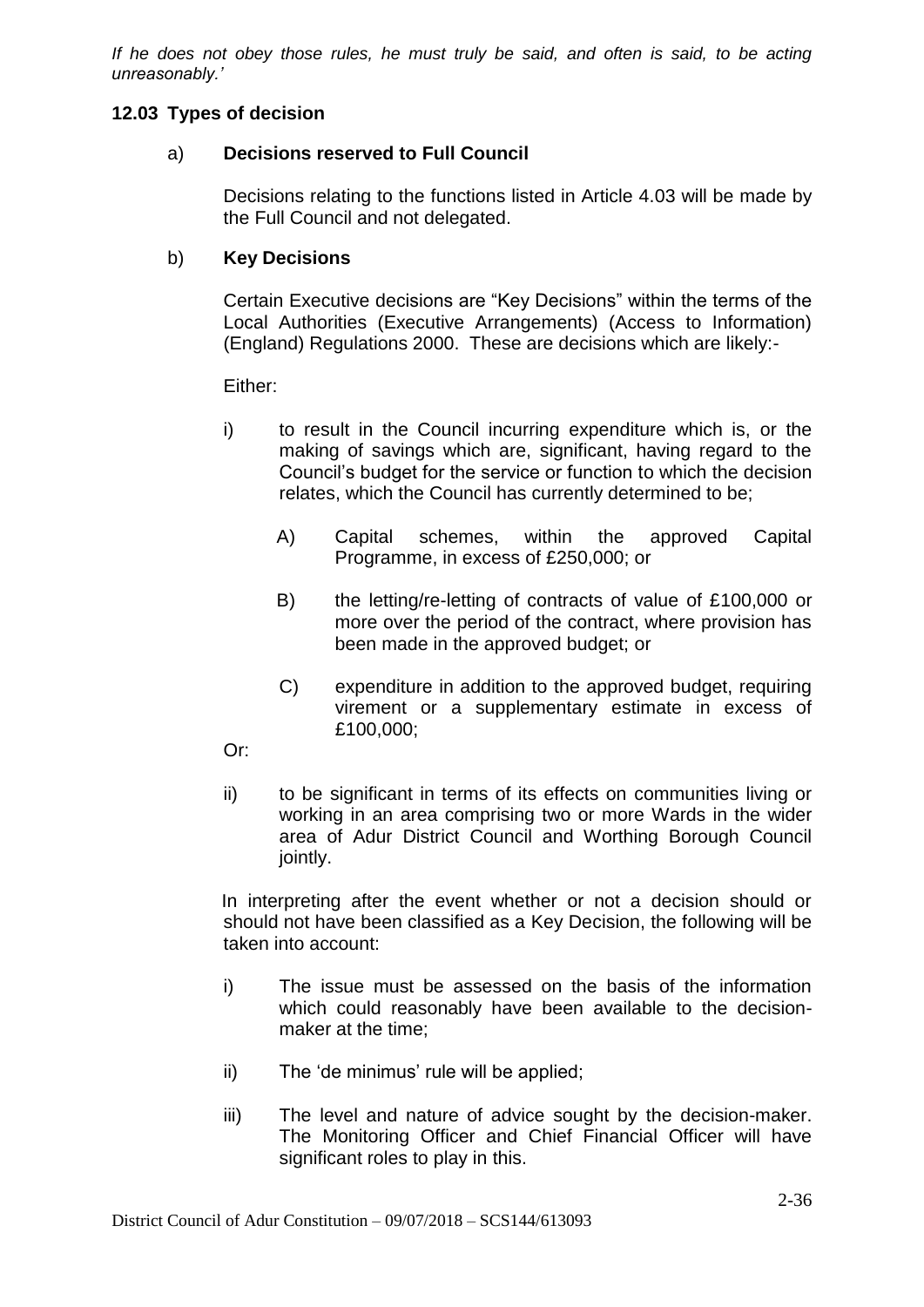A decision-maker may only make a Key Decision in accordance with the requirements of the Executive Procedure Rules set out in Part 4 of this Constitution.

No treasury management decisions, as defined by the Chief Financial Officer, shall be deemed to be Key Decisions.

#### *Note:*

*'De minimus' means that (in this context) this rule does not apply to trifling, minor or insignificant variations, departures or breaches.*

Major Decisions are decisions which are not Key Decisions and are not Administrative Decisions.

Administrative Decisions are decisions that are ancillary to the delivery of the function such as the:

- a) ordering of stationery;
- b) publication of statutory notices; or
- c) deployment of staff.

#### **12.04 Decision-Making by the Full Council**

Subject to Article 12.08, the Full Council will follow the Council's Standing Orders relating to the Council in Part 4 of this Constitution when considering any matter.

#### **12.05 Decision-Making by the Executive**

Subject to Article 12.08, the Executive will follow the Executive Procedure Rules relating to the Executive in Part 4 of this Constitution when considering any matter.

#### **12.06 Decision-Making by Overview and Scrutiny**

Subject to Article 12.08 the Overview and Scrutiny function will follow the Overview and Scrutiny Procedure Rules set out in Part 4 of this Constitution when considering any matter.

#### **12.07 Decision-Making by Other Committees**

Subject to Article 12.08, other Council Committees and Sub-Committees will follow those parts of the Council's Standing Orders set out in Part 4 of this Constitution as apply to them.

#### **12.08 Decision-Making by Council bodies acting as tribunals**

Any decision-making body within the Council acting as a tribunal or in a quasijudicial manner or determining/considering (other than for the purpose of giving advice) the civil rights and obligations or the criminal responsibility of any person, will follow a proper procedure which accords with the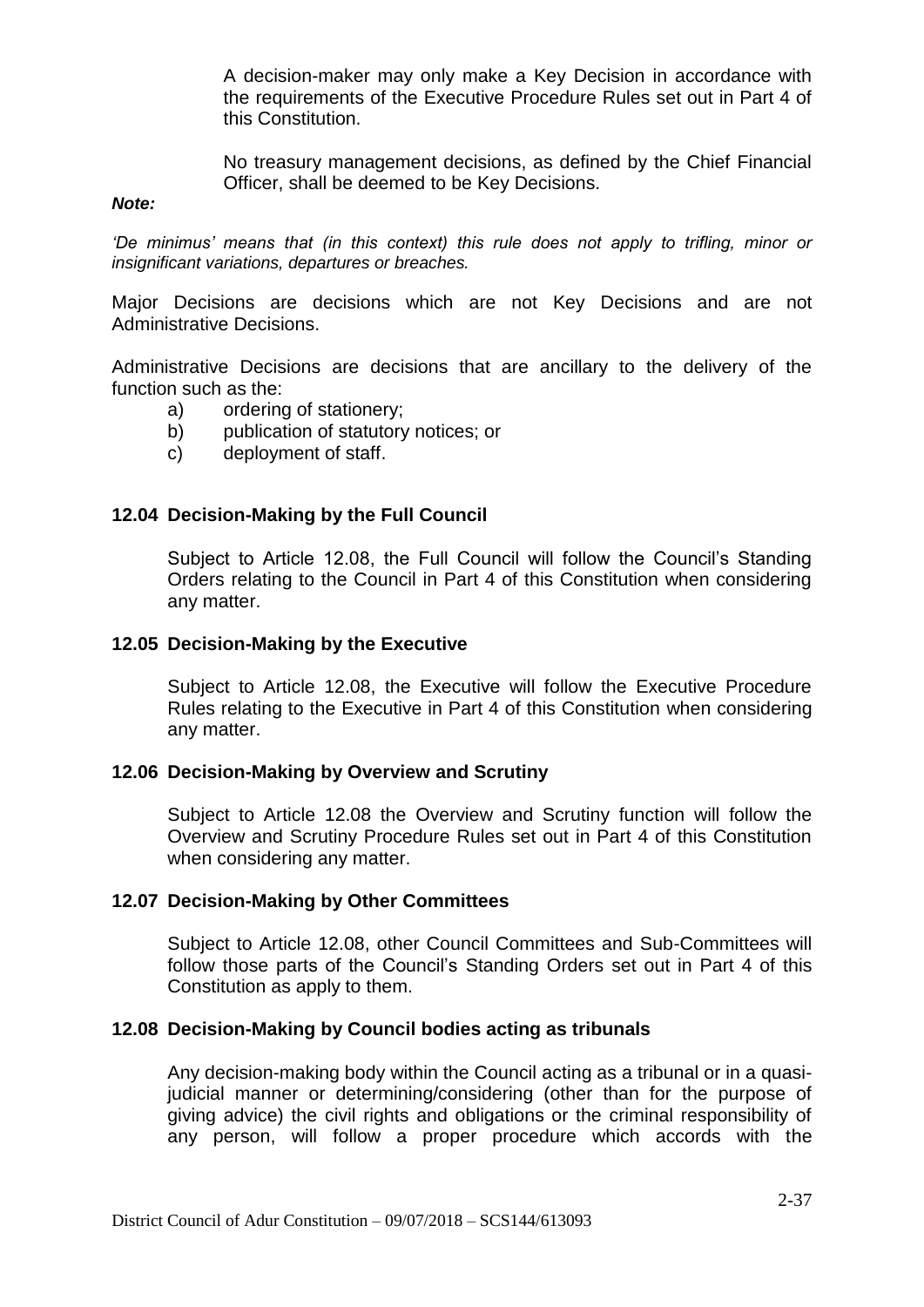requirements of natural justice and the right to a fair trial as contained in Article 6 of the European Convention on Human Rights.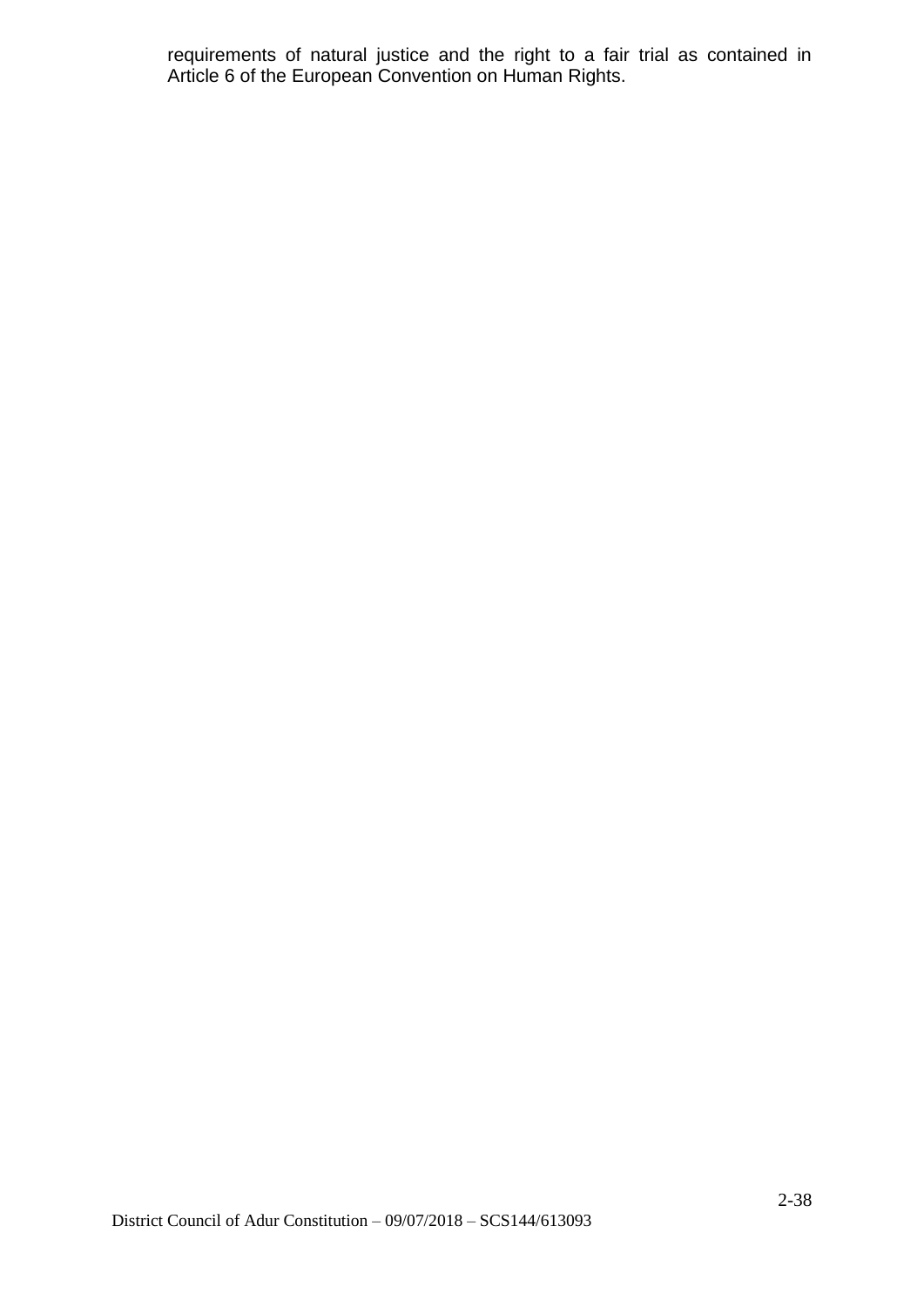## **13.01 Financial Management**

The management of the Council's financial affairs will be conducted in accordance with the Financial Procedure Rules as set out in Part 4 of this Constitution.

## **13.02 Contracts**

Every contract made by the Council will comply with the Contract Procedure Rules as set out in Part 4 of this Constitution.

### **13.03 Legal Proceedings**

The Solicitor to the Council is authorised to institute, defend, participate in, prosecute or settle any legal proceedings in any case where such action is necessary to give effect to decisions of the Council or in any case where he / she considers that such action is in the Council's best interests. The Solicitor to the Council may delegate this authority to a suitably qualified Officer or a suitably qualified external provider.

## **13.04 Authentication of Documents**

Where any document is necessary to any legal procedure or proceedings on behalf of the Council, it will be signed by the Solicitor to the Council or another person authorised by him/her, unless any enactment otherwise authorises or requires.

All contracts entered into on behalf of the Council in the course of the discharge of an Executive or non-Executive function shall be made in writing and signed in accordance with the Contract Procedure Rules in Part 4 of this Constitution.

Any contract with a value exceeding £100,000 entered into on behalf of the Council in the course of the discharge of an Executive or non-Executive function shall be made in writing and must either be signed by at least two Officers of the Council, or made under the Common Seal of the Council attested by at least one Officer, in accordance with the Contract Procedure Rules in Part 4 of this Constitution.

## **13.05 Common Seal of the Council**

The Common Seal of the Council will be kept in a safe place in the custody of the Solicitor to the Council. A decision of the Council, or of any part of it, will be sufficient authority for sealing any document necessary to give effect to the decision. The Common Seal will be affixed to those documents which in the opinion of the Solicitor to the Council should be sealed. The affixing of the Common Seal will be attested by the Solicitor to the Council or by any other person duly authorised by them, who is employed by the Council and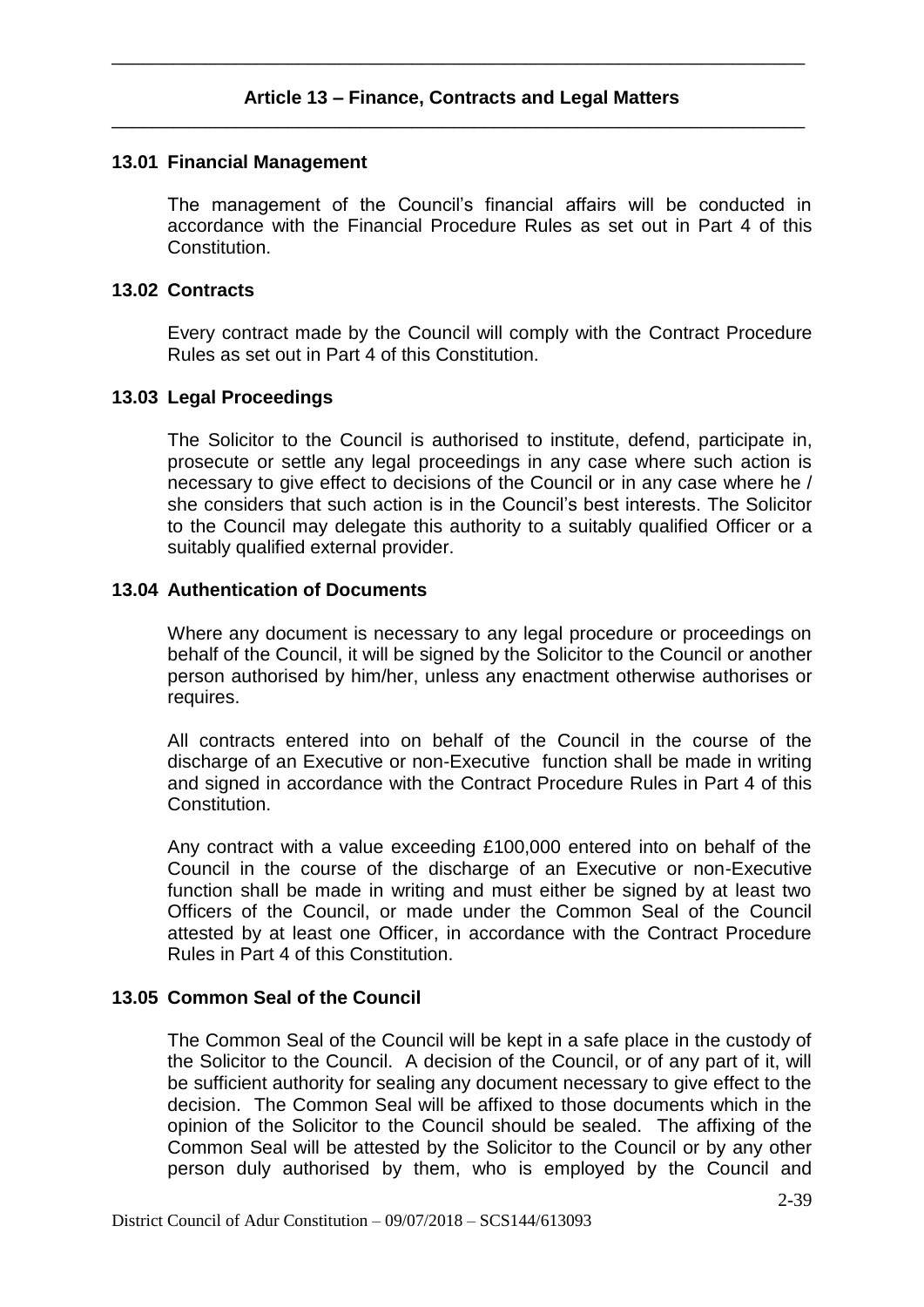authorised in writing. The Solicitor to the Council may additionally arrange for the Chairman to attest the Common Seal where this is desirable for civic or ceremonial reasons.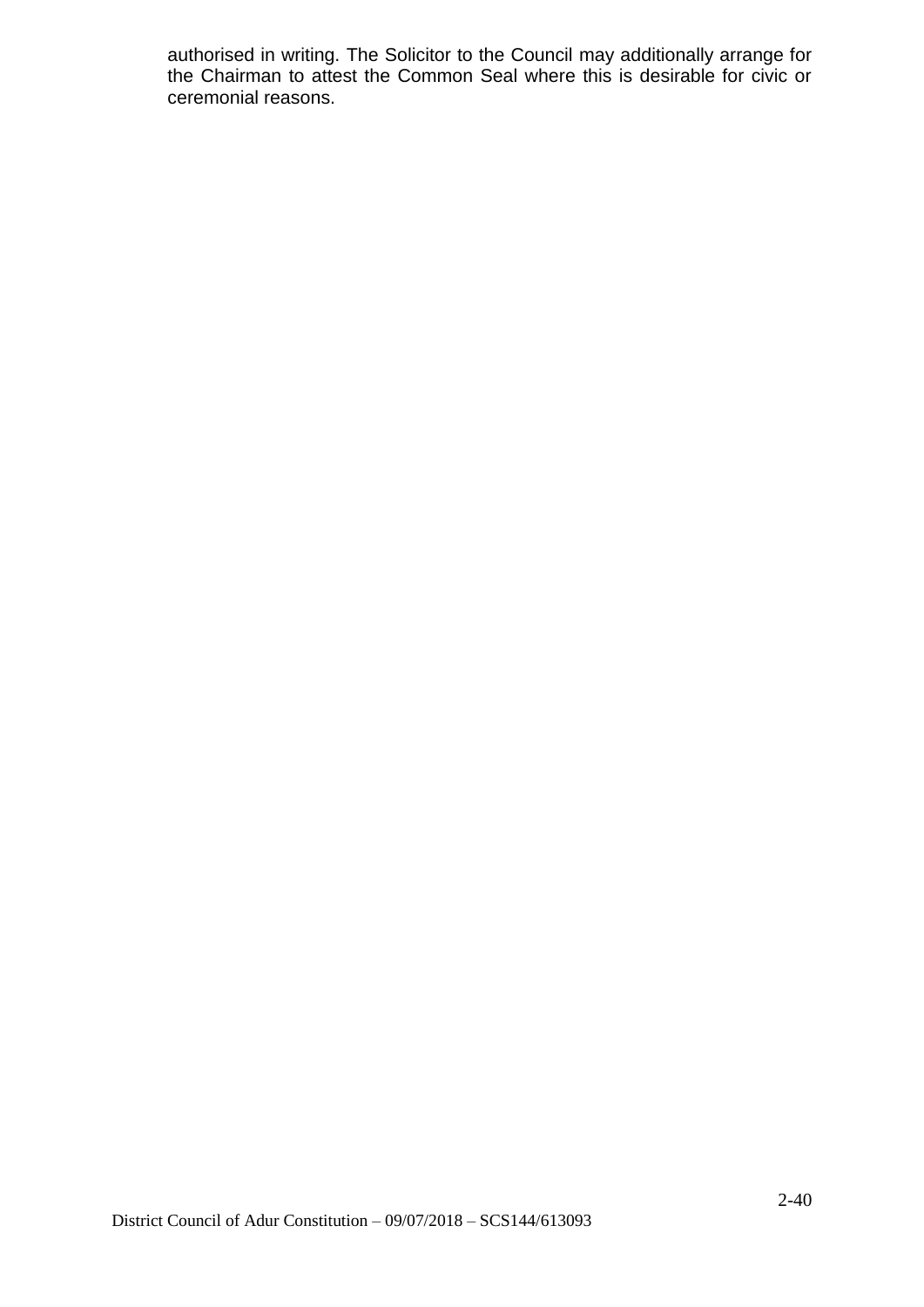## **14.01 Duty to Monitor and Review the Constitution**

The Joint Governance Committee will monitor and review the operation of the Constitution to ensure that its aims and principles are given full effect.

## **14.02 Protocol for Monitoring and Review of the Constitution by the Monitoring Officer**

A key role for the Monitoring Officer is to be aware of the strengths and weaknesses of the Constitution adopted by the Council, and to make recommendations for ways in which it could be amended in order to better achieve the purposes set out in Article 1. In undertaking this task the Monitoring Officer may:

- 1. observe meetings of different parts of the Member and Officer structure;
- 2. undertake an audit of a sample of decisions;
- 3. record and analyse issues raised with him/her by Members, Officers, the public and other relevant stakeholders; and
- 4. compare practices in this Council with those in other comparable Councils, or with national examples of best practice.

## **14.03 Changes to Constitution**

#### a) **Approval**

Changes to the Constitution arising either from a review, a motion from Council or from the Monitoring Officer will only be approved by the Full Council after consideration of the proposal by the Joint Governance Committee.

#### b) **Minor or inconsequential changes**

The Monitoring Officer has delegated authority to update the Constitution arising from decisions of the Council or Executive or where legislation requires a change in wording or terminology, such changes to be reported to Members of the Joint Governance Committee. The Monitoring Officer also has delegated authority to make 'de minimus' inconsequential changes to the Constitution, without the requiring of such reporting.

#### c) **Change in the form of Executive**

Special Procedures apply to changes in the form of Executive including (but not limited to) binding referendums when the law requires.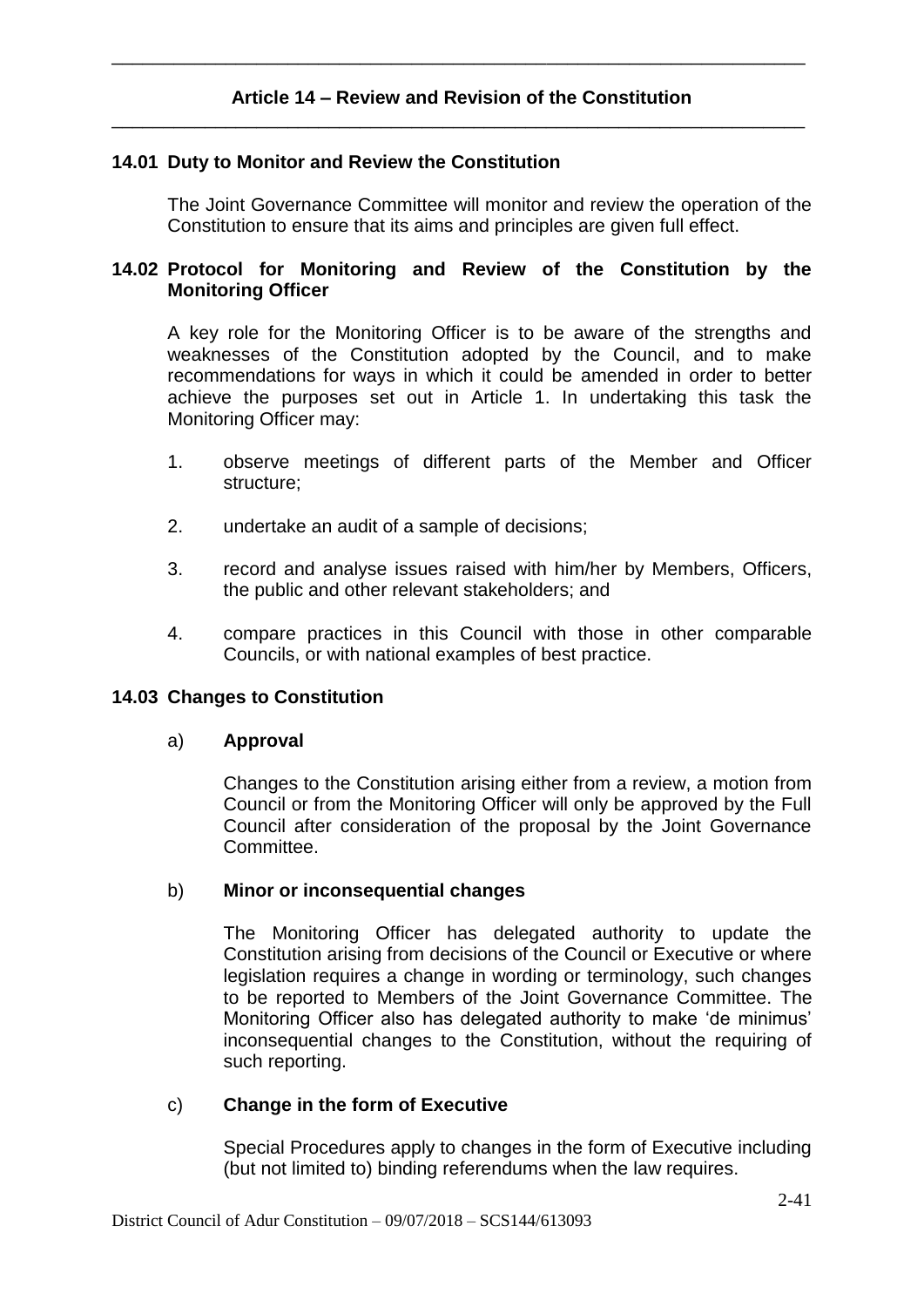# d) **Delegations**

Where a delegation is made to an Officer by the Council, to last six months or more, that delegation may need to be reflected within the Constitution (normally Part 3 or one of the Appendices), in which case the Monitoring Officer has authority to update the Constitution to reflect that change.

## e) **Changes that are predominantly managerial in their nature**

The Monitoring Officer has the authority to amend the Constitution in relation to matters that are predominantly managerial in their nature where there is agreement from the other two Statutory Officers, namely the Chief Executive (Head of Paid Service) and the Chief Financial Officer, and where the matter has been subject to consultation with the appropriate Members (normally the relevant Executive Member and opposition spokespersons). Any such changes will be reported subsequently to Joint Governance Committee.

# f) **Changes arising from changes to Executive Portfolios**

The Monitoring Officer has authority to amend the Constitution to implement decisions of the Leader in relation to the delegation by the Leader of executive functions to the Executive.